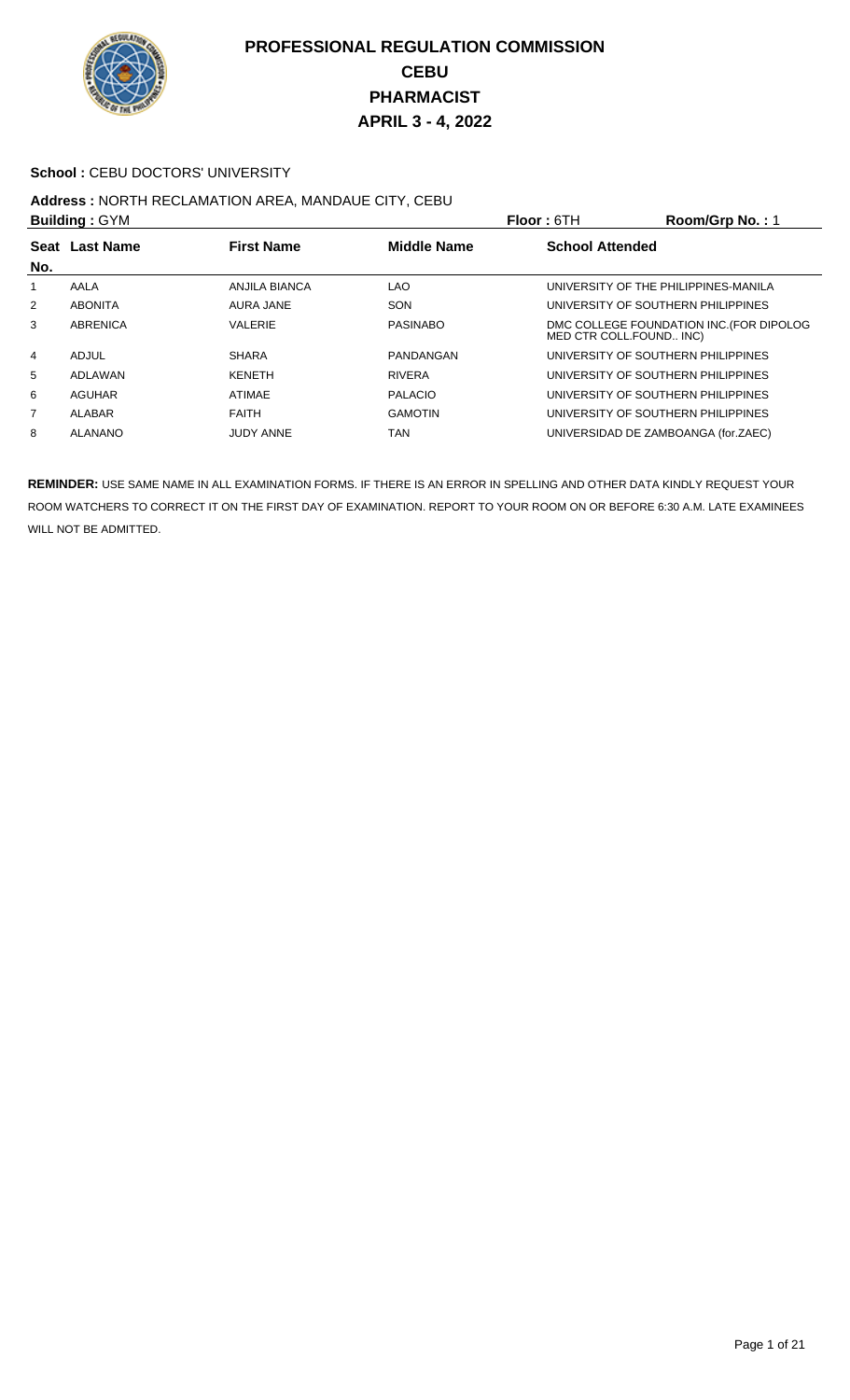

#### School : CEBU DOCTORS' UNIVERSITY

## **Address :** NORTH RECLAMATION AREA, MANDAUE CITY, CEBU

| <b>Building: GYM</b> |                                                           |                    |                  | Floor: 6TH                         | Room/Grp No.: 2                          |  |
|----------------------|-----------------------------------------------------------|--------------------|------------------|------------------------------------|------------------------------------------|--|
|                      | <b>First Name</b><br><b>Middle Name</b><br>Seat Last Name |                    |                  | <b>School Attended</b>             |                                          |  |
| No.                  |                                                           |                    |                  |                                    |                                          |  |
|                      | ALPARO                                                    | <b>JULIET</b>      | ANSULA           | <b>DUMAGUETE</b>                   | NEGROS ORIENTAL STATE UNIVERSITY (CVPC)- |  |
| 2                    | <b>ALPAS</b>                                              | <b>CLEO ETHEL</b>  | <b>MAGNANAO</b>  | UNIVERSITY OF SOUTHERN PHILIPPINES |                                          |  |
| 3                    | <b>ANITO</b>                                              | <b>RODETTE</b>     | <b>LAJOT</b>     | <b>DUMAGUETE</b>                   | NEGROS ORIENTAL STATE UNIVERSITY (CVPC)- |  |
| 4                    | <b>ANTIG</b>                                              | <b>ROCHELLE</b>    | <b>TRAVERO</b>   | SAN LORENZO RUIZ COLLEGE OF ORMOC  |                                          |  |
| 5                    | APAREJADO                                                 | <b>KRIZZIA MAE</b> | <b>ESPARRAGO</b> | UNIVERSITY OF SOUTHERN PHILIPPINES |                                          |  |
| 6                    | ARREZA                                                    | <b>BENIGNO</b>     | <b>ROY</b>       | <b>DUMAGUETE</b>                   | NEGROS ORIENTAL STATE UNIVERSITY (CVPC)- |  |
| $\overline{7}$       | ASILO                                                     | <b>CYNTHIA</b>     | <b>TUÑACAO</b>   | UNIVERSITY OF SOUTHERN PHILIPPINES |                                          |  |
| 8                    | <b>AUSTERO</b>                                            | CIARRA VANICA      | DE LA TORRE      | SOUTHWESTERN UNIVERSITY            |                                          |  |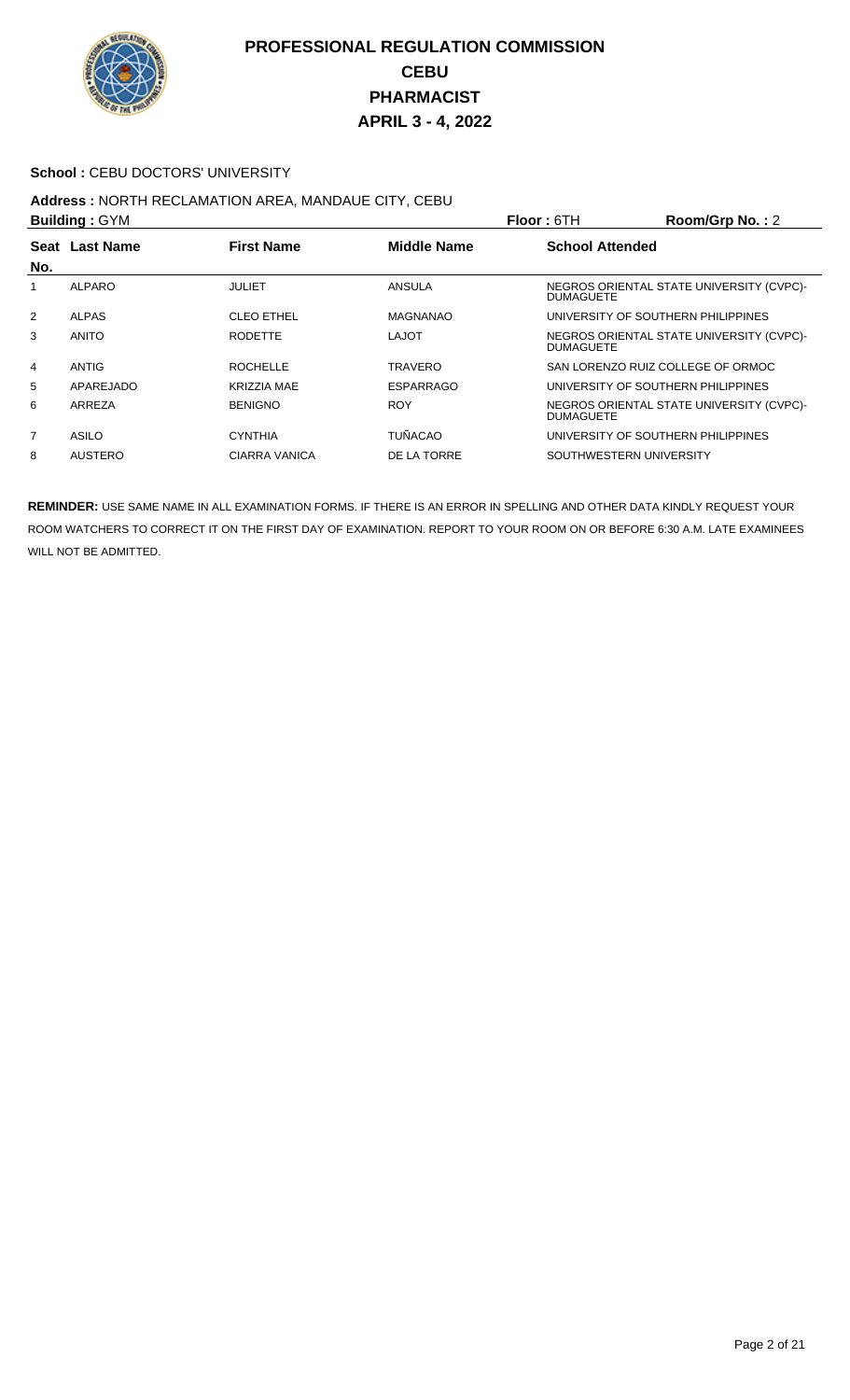

#### School : CEBU DOCTORS' UNIVERSITY

## **Address :** NORTH RECLAMATION AREA, MANDAUE CITY, CEBU

|                | <b>Building: GYM</b> |                    |                    | Room/Grp No.: $3$<br><b>Floor: 6TH</b>                       |  |
|----------------|----------------------|--------------------|--------------------|--------------------------------------------------------------|--|
|                | Seat Last Name       | <b>First Name</b>  | <b>Middle Name</b> | <b>School Attended</b>                                       |  |
| No.            |                      |                    |                    |                                                              |  |
|                | AUTIDA               | <b>GLENDA</b>      | LABADAN            | UNIVERSITY OF BOHOL                                          |  |
| $\overline{2}$ | <b>BACALSO</b>       | <b>GLORY GRACE</b> | <b>JULIATA</b>     | SOUTHWESTERN UNIVERSITY                                      |  |
| 3              | <b>BADON</b>         | <b>LIANA</b>       |                    | NEGROS ORIENTAL STATE UNIVERSITY (CVPC)-<br><b>DUMAGUETE</b> |  |
| 4              | <b>BAGANO</b>        | <b>GISELLE</b>     | <b>VILLAFLOR</b>   | UNIVERSITY OF SOUTHERN PHILIPPINES                           |  |
| 5              | <b>BALBUENA</b>      | <b>YVETTE</b>      | <b>FISALBON</b>    | UNIVERSITY OF SOUTHERN PHILIPPINES                           |  |
| 6              | <b>BALDIVIA</b>      | ROGER KIM          | <b>BRITO</b>       | UNIVERSITY OF SOUTHERN PHILIPPINES                           |  |
| 7              | <b>BALLESTEROS</b>   | <b>CRIZEL ANN</b>  | <b>MAGLENTE</b>    | UNIVERSITY OF SOUTHERN PHILIPPINES                           |  |
| 8              | <b>BANDIOLA</b>      | SAMUEL             | <b>MUÑEZ</b>       | UNIVERSITY OF BOHOL                                          |  |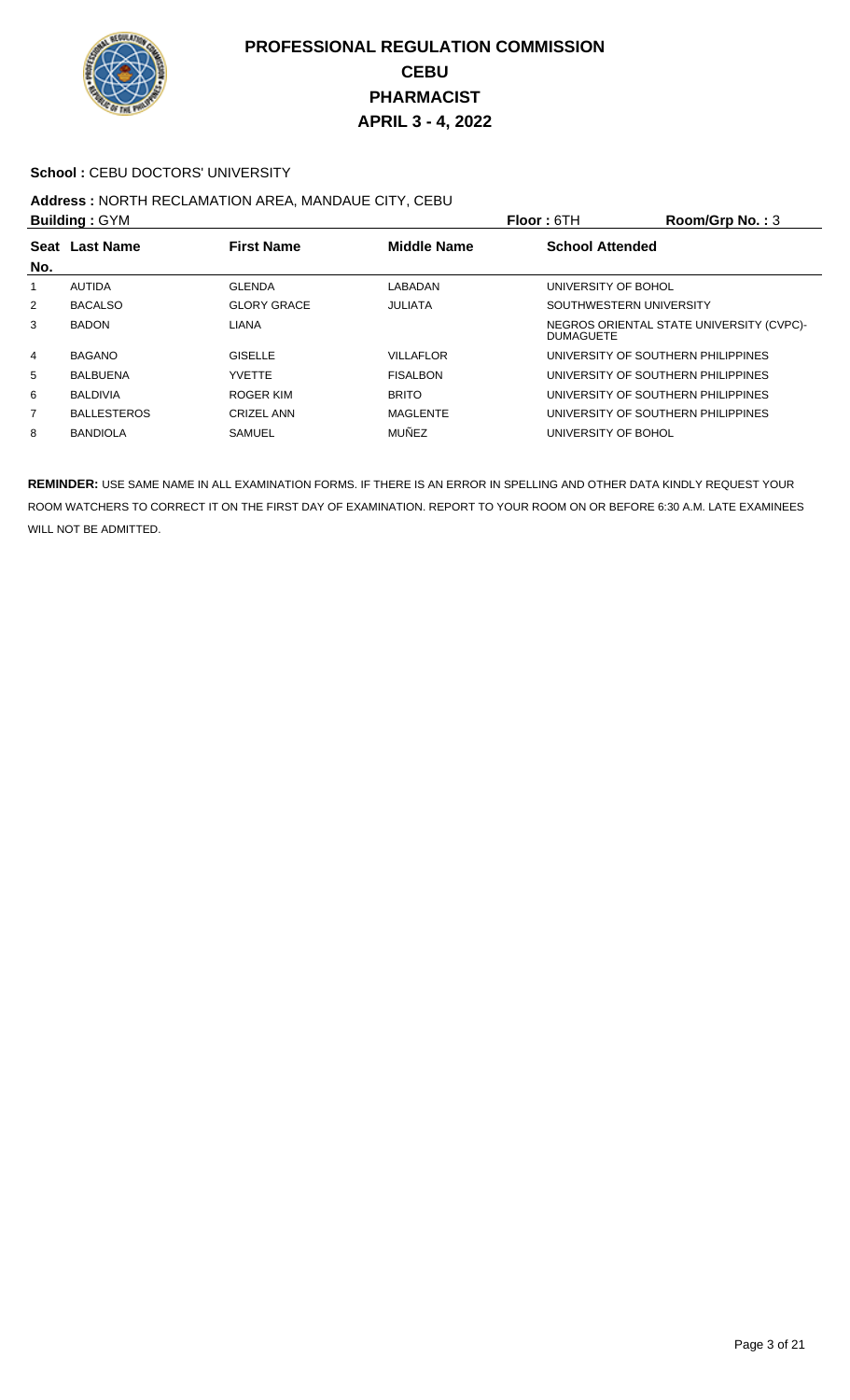

#### School : CEBU DOCTORS' UNIVERSITY

# **Address :** NORTH RECLAMATION AREA, MANDAUE CITY, CEBU

| <b>Building: GYM</b> |                   |                          |                    | Floor: 6TH                         | Room/Grp No.: 4                          |
|----------------------|-------------------|--------------------------|--------------------|------------------------------------|------------------------------------------|
|                      | Seat Last Name    | <b>First Name</b>        | <b>Middle Name</b> | <b>School Attended</b>             |                                          |
| No.                  |                   |                          |                    |                                    |                                          |
| 1                    | <b>BANDONG</b>    | <b>ELAINE</b>            | <b>BEDIA</b>       | UNIVERSITY OF SOUTHERN PHILIPPINES |                                          |
| $\overline{2}$       | <b>BANTILAN</b>   | <b>MARIA ANNA ISABEL</b> | <b>GARGOLES</b>    | UNIVERSITY OF SOUTHERN PHILIPPINES |                                          |
| 3                    | <b>BARCENILLA</b> | <b>MARIE GEORGIA</b>     | <b>TANCINCO</b>    | UNIVERSITY OF SOUTHERN PHILIPPINES |                                          |
| 4                    | <b>BASARSA</b>    | <b>PRINCESS SCARLET</b>  | YAGONG             | UNIVERSITY OF SOUTHERN PHILIPPINES |                                          |
| 5                    | <b>BAYONA</b>     | ANNALYN                  | KIALKIAL           | <b>DUMAGUETE</b>                   | NEGROS ORIENTAL STATE UNIVERSITY (CVPC)- |
| 6                    | <b>BEBOSO</b>     | DANIELLE JOY             | <b>VERA</b>        | RIVERSIDE COLLEGE                  |                                          |
| $\overline{7}$       | <b>BECHAYDA</b>   | <b>SHIELA</b>            | DAEL               | <b>DUMAGUETE</b>                   | NEGROS ORIENTAL STATE UNIVERSITY (CVPC)- |
| 8                    | <b>BICOY</b>      | <b>MARIA ANGELES</b>     | CATAN              | <b>DUMAGUETE</b>                   | NEGROS ORIENTAL STATE UNIVERSITY (CVPC)- |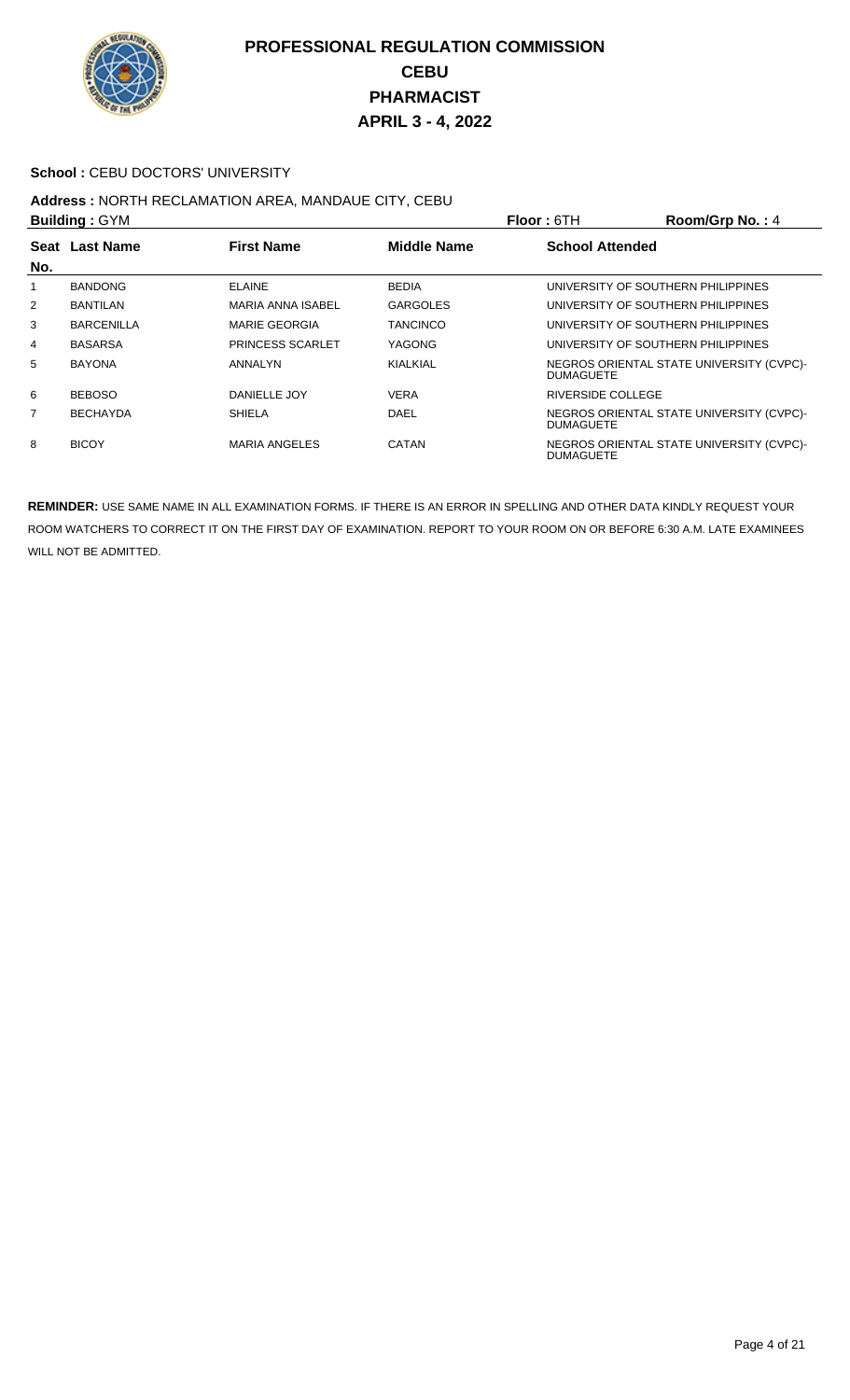

#### School : CEBU DOCTORS' UNIVERSITY

# **Address :** NORTH RECLAMATION AREA, MANDAUE CITY, CEBU

|                | <b>Building: GYM</b> |                       |                    | <b>Floor: 6TH</b>                   | Room/Grp No.: 5                          |
|----------------|----------------------|-----------------------|--------------------|-------------------------------------|------------------------------------------|
| No.            | Seat Last Name       | <b>First Name</b>     | <b>Middle Name</b> | <b>School Attended</b>              |                                          |
|                | <b>BITOON</b>        | <b>REDGYN</b>         | CASANILLO          | UNIVERSITY OF THE VISAYAS-CEBU CITY |                                          |
| $\overline{2}$ | <b>BODIONGAN</b>     | <b>KRISTINE GRACE</b> | <b>SALINAS</b>     | SAN LORENZO RUIZ COLLEGE OF ORMOC   |                                          |
| 3              | <b>BOLONGON</b>      | <b>KENNITH</b>        | TUMALA             | UNIVERSITY OF SOUTHERN PHILIPPINES  |                                          |
| 4              | <b>BOMEDIANO</b>     | <b>MARY HENRIZA</b>   | <b>ESTALLO</b>     | UNIVERSITY OF SOUTHERN PHILIPPINES  |                                          |
| 5              | <b>BONGCASAN</b>     | JANNINE               | <b>SARTE</b>       | <b>DUMAGUETE</b>                    | NEGROS ORIENTAL STATE UNIVERSITY (CVPC)- |
| 6              | <b>BORBON</b>        | ROANNE DANIELLE       | <b>MANALO</b>      | UNIVERSITY OF SOUTHERN PHILIPPINES  |                                          |
| 7              | CABALLERO            | SOPHIA BELLE          | <b>CABAHUG</b>     | UNIVERSITY OF SOUTHERN PHILIPPINES  |                                          |
| 8              | CAHULOGAN            | ANALYN                | <b>NORONIO</b>     | UNIVERSITY OF BOHOL                 |                                          |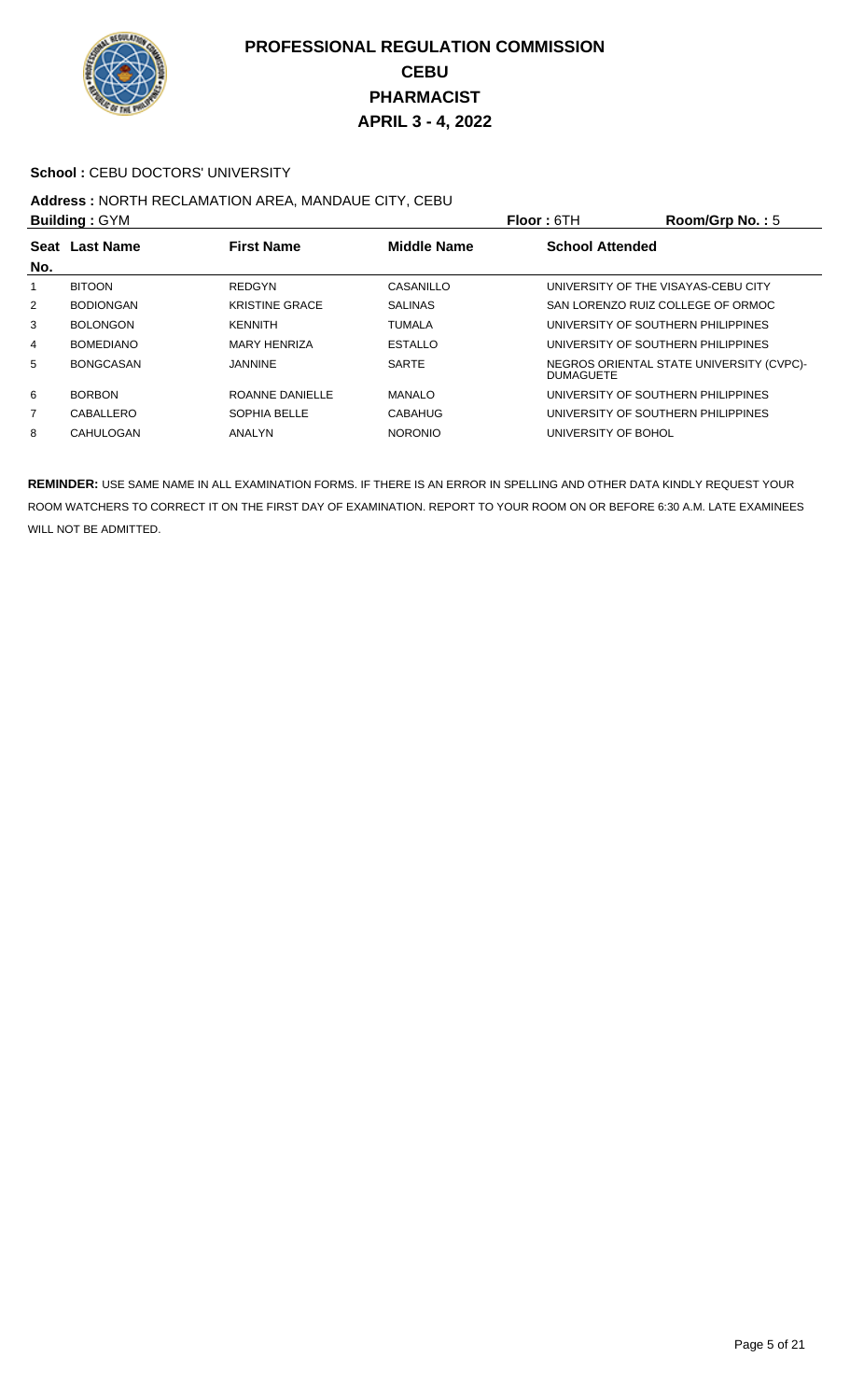

#### School : CEBU DOCTORS' UNIVERSITY

## **Address :** NORTH RECLAMATION AREA, MANDAUE CITY, CEBU

| <b>Building: GYM</b> |                   |                    |                    | Floor: 6TH             | Room/Grp No.: 6                          |
|----------------------|-------------------|--------------------|--------------------|------------------------|------------------------------------------|
| No.                  | Seat Last Name    | <b>First Name</b>  | <b>Middle Name</b> | <b>School Attended</b> |                                          |
| 1                    | CAJOCSON          | <b>JOANNE MAE</b>  | <b>LIMPIO</b>      |                        | SOUTHWESTERN UNIVERSITY                  |
| 2                    | <b>CALIDGUID</b>  | CHESSA MAE         | CADAYONA           | <b>DUMAGUETE</b>       | NEGROS ORIENTAL STATE UNIVERSITY (CVPC)- |
| 3                    | CALIJAN           | <b>MEYSIL</b>      | <b>DURAN</b>       |                        | UNIVERSITY OF SOUTHERN PHILIPPINES       |
| 4                    | <b>CAMPOMANES</b> | <b>MERRY GRACE</b> | SAYLANON           |                        | UNIVERSITY OF SOUTHERN PHILIPPINES       |
| 5                    | CANOY             | ERIKA JANE         | <b>BUGANAS</b>     |                        | UNIVERSITY OF SOUTHERN PHILIPPINES       |
| 6                    | CANTILADO         | <b>CHRISTEA</b>    | <b>APOSTOL</b>     |                        | SOUTHWESTERN UNIVERSITY                  |
| $\overline{7}$       | <b>CARDENAS</b>   | JESSA NOVA         | <b>SOLINAP</b>     |                        | UNIVERSITY OF SOUTHERN PHILIPPINES       |
| 8                    | <b>CATAYLO</b>    | <b>SANDY MAY</b>   | <b>PONTILLAS</b>   | <b>DUMAGUETE</b>       | NEGROS ORIENTAL STATE UNIVERSITY (CVPC)- |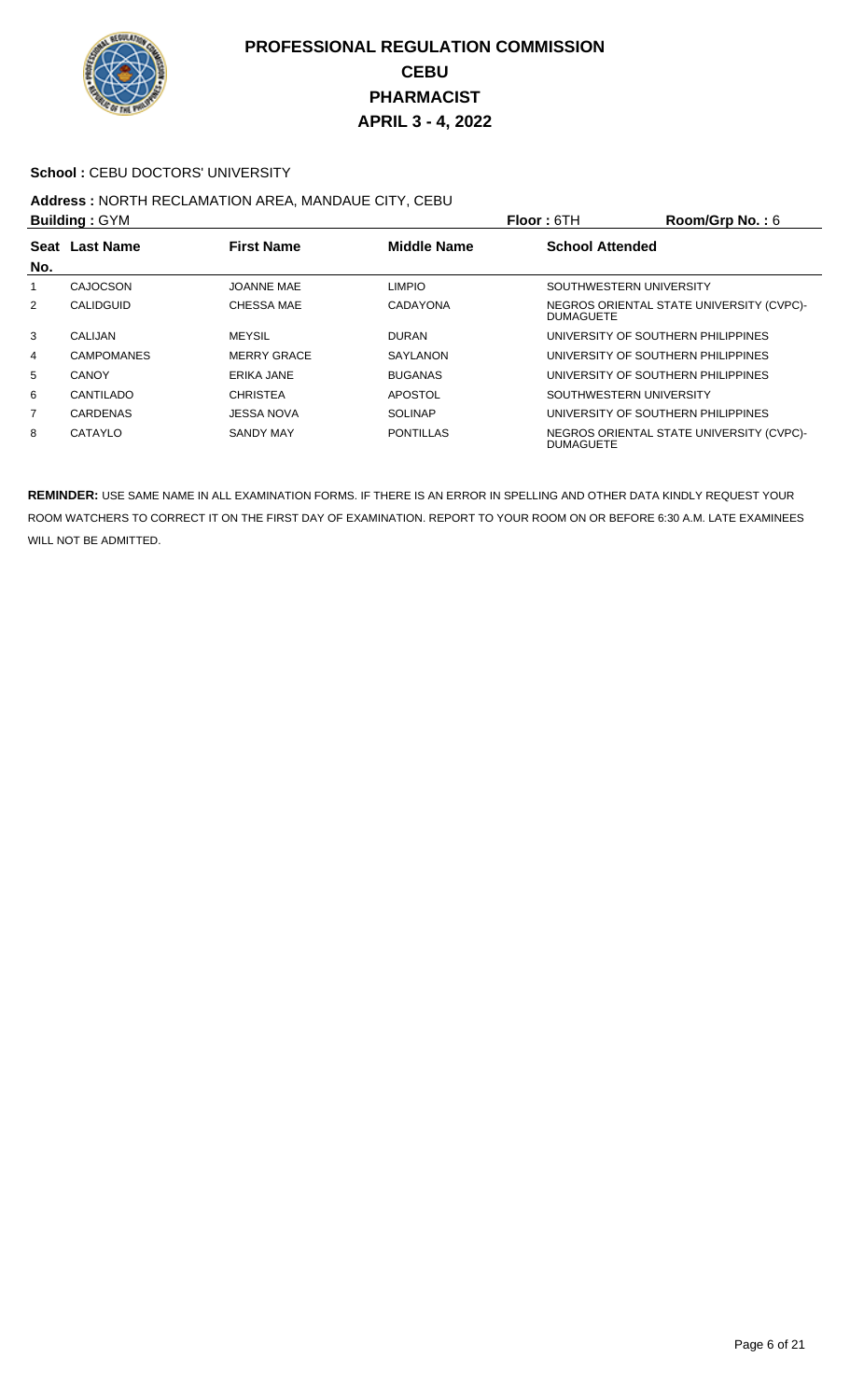

#### School : CEBU DOCTORS' UNIVERSITY

#### **Address :** NORTH RECLAMATION AREA, MANDAUE CITY, CEBU **Building :** GYM **Floor :** 6TH **Room/Grp No. :** 7

| <b>DUILUILLY</b> . <b>DIILUI</b> |                  |                     |                    | FIUUI. UI T<br><b>RUUIIIUID NO.</b> . /                      |
|----------------------------------|------------------|---------------------|--------------------|--------------------------------------------------------------|
| No.                              | Seat Last Name   | <b>First Name</b>   | <b>Middle Name</b> | <b>School Attended</b>                                       |
|                                  | <b>CERNAL</b>    | CYRIL               | <b>SUMABONG</b>    | NEGROS ORIENTAL STATE UNIVERSITY (CVPC)-<br><b>DUMAGUETE</b> |
| 2                                | <b>COREA</b>     | <b>JAN FERMIN</b>   | <b>SALAZAR</b>     | UNIVERSITY OF SOUTHERN PHILIPPINES                           |
| 3                                | <b>COSTRAMOS</b> | <b>MARION NIKKI</b> | <b>COLINDONG</b>   | UNIVERSITY OF SOUTHERN PHILIPPINES                           |
| 4                                | <b>DAGATAN</b>   | <b>MARK RAYMOND</b> | <b>DUABAN</b>      | UNIVERSITY OF SOUTHERN PHILIPPINES                           |
| 5                                | <b>DAGPIN</b>    | MARAEA DANNA MAE    | <b>BAGATUA</b>     | UNIVERSITY OF SOUTHERN PHILIPPINES                           |
| 6                                | DE JESUS         | CARYL               | <b>LIBOSADA</b>    | NEGROS ORIENTAL STATE UNIVERSITY (CVPC)-<br><b>DUMAGUETE</b> |
| $\overline{7}$                   | DEI FIN          | <b>DWFYNF</b>       | <b>BIABADO</b>     | NEGROS ORIENTAL STATE UNIVERSITY (CVPC)-<br><b>DUMAGUETE</b> |
| 8                                | <b>DEQUITO</b>   | <b>RUFA</b>         | <b>BANTOTO</b>     | NEGROS ORIENTAL STATE UNIVERSITY (CVPC)-<br><b>DUMAGUETE</b> |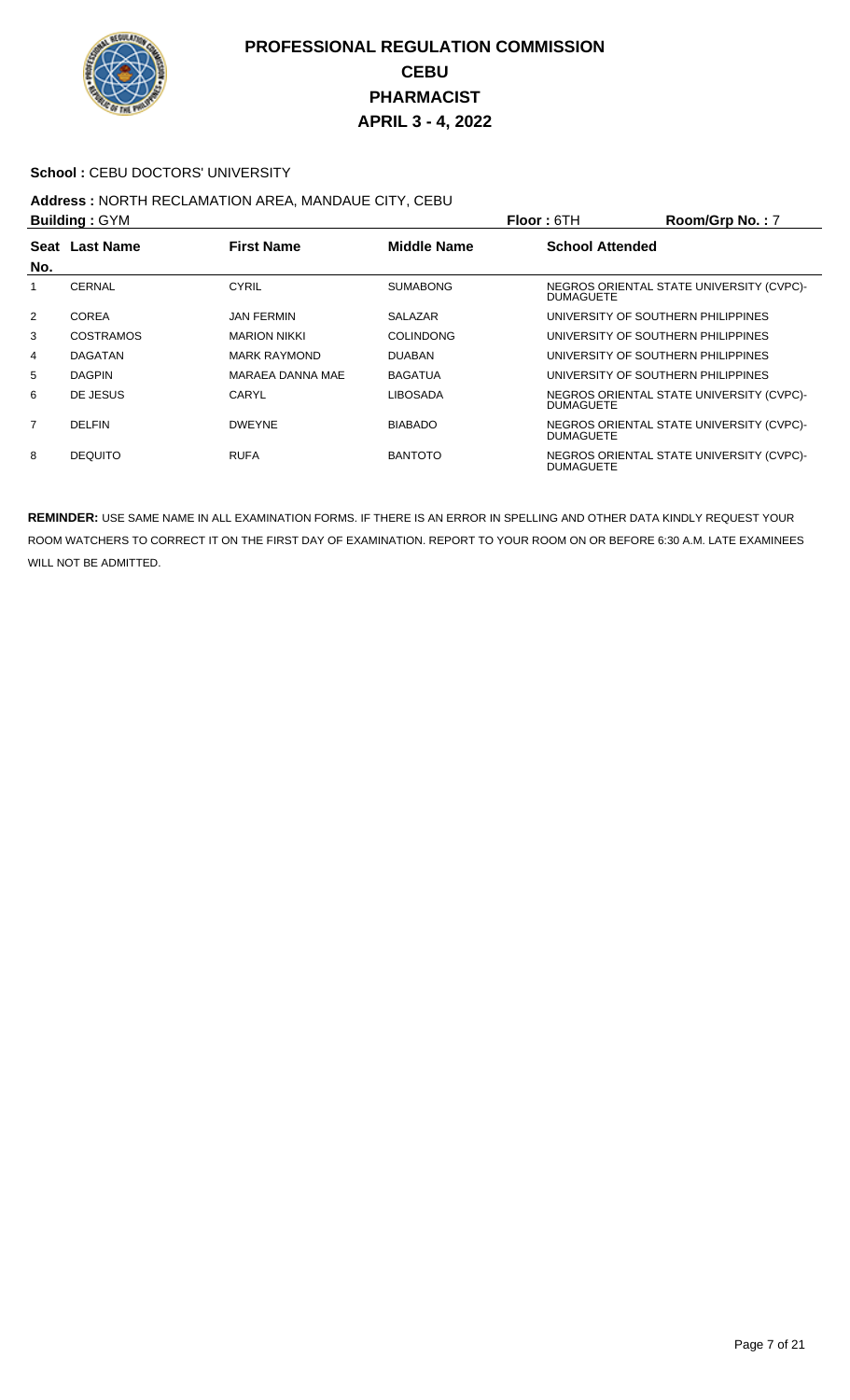

#### School : CEBU DOCTORS' UNIVERSITY

## **Address :** NORTH RECLAMATION AREA, MANDAUE CITY, CEBU

| <b>Building: GYM</b> |                     |                      |                    | <b>Floor: 6TH</b>       | Room/Grp No.: 8                          |
|----------------------|---------------------|----------------------|--------------------|-------------------------|------------------------------------------|
| No.                  | Seat Last Name      | <b>First Name</b>    | <b>Middle Name</b> | <b>School Attended</b>  |                                          |
|                      | <b>DINOLAN</b>      | <b>KATE ANGELA</b>   | <b>RELLOSA</b>     | <b>DUMAGUETE</b>        | NEGROS ORIENTAL STATE UNIVERSITY (CVPC)- |
| 2                    | <b>DIVINAGRACIA</b> | DARE ANTONETH        | ABLAY              | <b>DUMAGUETE</b>        | NEGROS ORIENTAL STATE UNIVERSITY (CVPC)- |
| 3                    | <b>DIZON</b>        | MARLA                | CORDERO            | <b>DUMAGUETE</b>        | NEGROS ORIENTAL STATE UNIVERSITY (CVPC)- |
| 4                    | <b>ELUMIR</b>       | MARC JOSEPH          | <b>BAJELOT</b>     | <b>DUMAGUETE</b>        | NEGROS ORIENTAL STATE UNIVERSITY (CVPC)- |
| 5                    | <b>FAMADOR</b>      | KAYE                 | <b>PONCE</b>       |                         | UNIVERSITY OF SOUTHERN PHILIPPINES       |
| 6                    | <b>FAROLE</b>       | <b>MARIE MAE</b>     | <b>TURNOS</b>      |                         | UNIVERSITY OF SOUTHERN PHILIPPINES       |
| 7                    | <b>FENECIOS</b>     | <b>DANICA</b>        |                    | MED CTR COLL.FOUND INC) | DMC COLLEGE FOUNDATION INC. (FOR DIPOLOG |
| 8                    | <b>FLORES</b>       | <b>CHRISTIAN JAY</b> | TAÑAN              |                         | UNIVERSITY OF SOUTHERN PHILIPPINES       |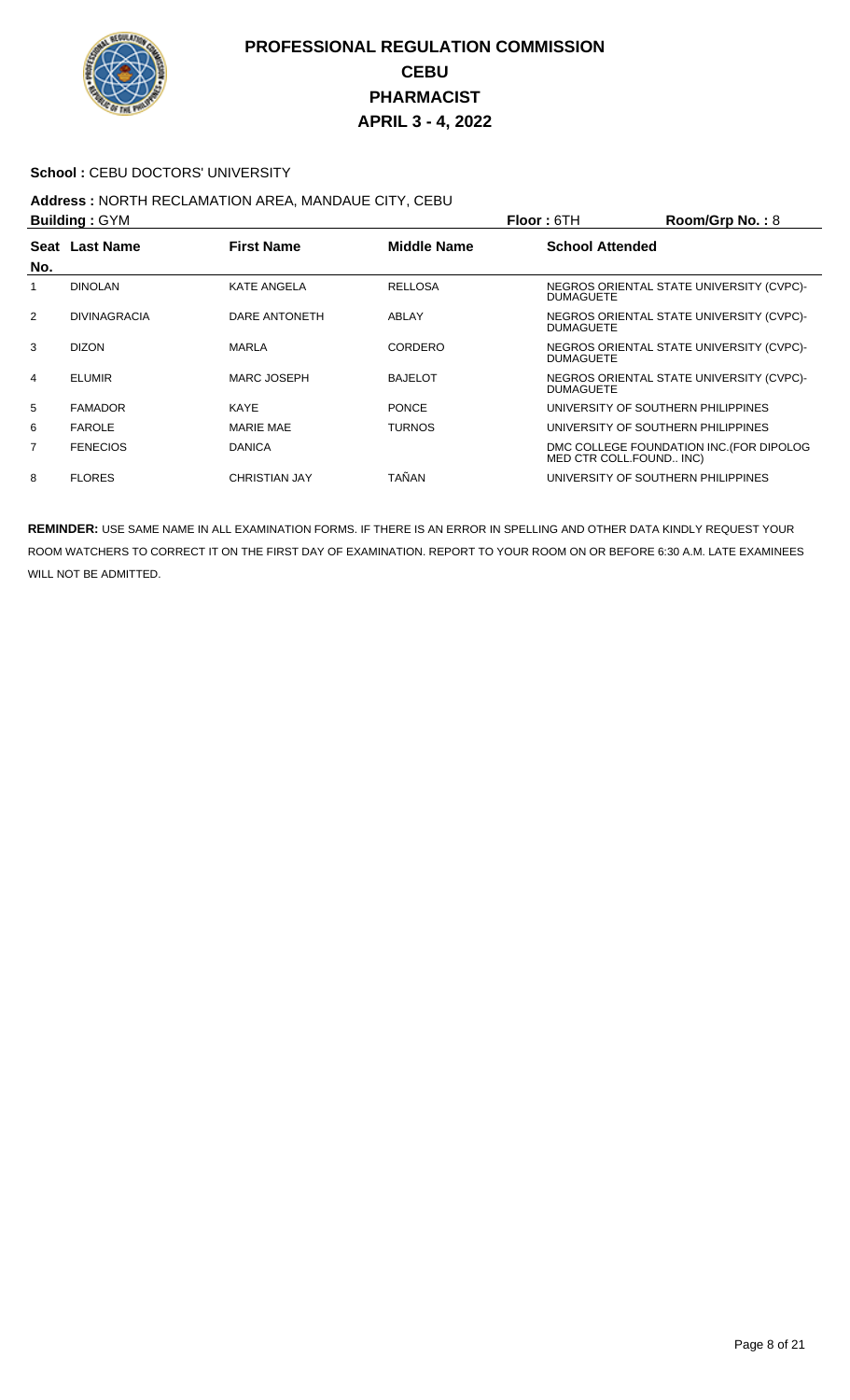

#### School : CEBU DOCTORS' UNIVERSITY

# **Address :** NORTH RECLAMATION AREA, MANDAUE CITY, CEBU

| <b>Building: GYM</b> |                                                           |                     |                  | <b>Floor: 6TH</b>      | Room/Grp No.: 9                          |
|----------------------|-----------------------------------------------------------|---------------------|------------------|------------------------|------------------------------------------|
|                      | <b>Middle Name</b><br>Seat Last Name<br><b>First Name</b> |                     |                  | <b>School Attended</b> |                                          |
| No.                  |                                                           |                     |                  |                        |                                          |
|                      | <b>FLURY</b>                                              | LILY ANN            | <b>SANTANDER</b> |                        | UNIVERSITY OF SOUTHERN PHILIPPINES       |
| $\overline{2}$       | <b>GABAYNO</b>                                            | <b>IVY</b>          | TAJARAN          | <b>DUMAGUETE</b>       | NEGROS ORIENTAL STATE UNIVERSITY (CVPC)- |
| 3                    | <b>GAMOS</b>                                              | <b>JANINE</b>       | <b>CAMPECIÑO</b> | UNIVERSITY OF BOHOL    |                                          |
| 4                    | <b>GANTALAO</b>                                           | <b>KRIZA MAE</b>    | LANIOJAN         | <b>DUMAGUETE</b>       | NEGROS ORIENTAL STATE UNIVERSITY (CVPC)- |
| 5                    | <b>GAUDIANO</b>                                           | <b>RESIE</b>        | DELA CRUZ        |                        | UNIVERSITY OF SOUTHERN PHILIPPINES       |
| 6                    | GAYAPA                                                    | LAARNI              | <b>MIRASOL</b>   |                        | UNIVERSITY OF SOUTHERN PHILIPPINES       |
| 7                    | <b>GETES</b>                                              | <b>GIL GERALD</b>   | RADAZA           |                        | UNIVERSITY OF SOUTHERN PHILIPPINES       |
| 8                    | <b>GIONSON</b>                                            | <b>MA CATHERINE</b> | <b>RODRIGUEZ</b> |                        | UNIVERSITY OF SOUTHERN PHILIPPINES       |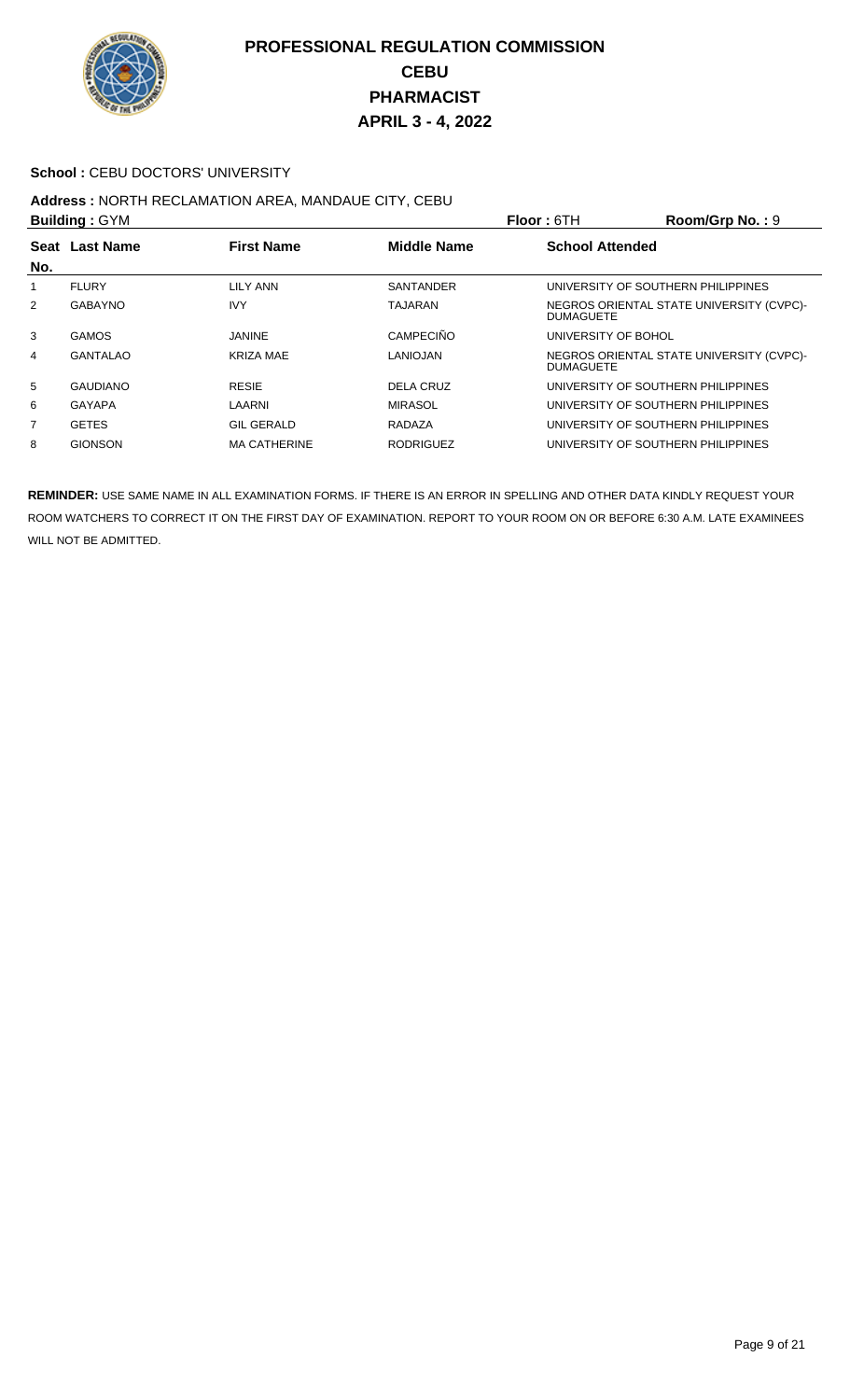

#### School : CEBU DOCTORS' UNIVERSITY

## **Address :** NORTH RECLAMATION AREA, MANDAUE CITY, CEBU

| <b>Building: GYM</b> |                 |                       |                    | <b>Floor: 6TH</b>                  | Room/Grp No.: 10                         |
|----------------------|-----------------|-----------------------|--------------------|------------------------------------|------------------------------------------|
|                      | Seat Last Name  | <b>First Name</b>     | <b>Middle Name</b> | <b>School Attended</b>             |                                          |
| No.                  |                 |                       |                    |                                    |                                          |
|                      | <b>GRUMO</b>    | <b>GLYNNES</b>        | ALBATERA           | UNIVERSITY OF SOUTHERN PHILIPPINES |                                          |
| $\overline{2}$       | <b>GRUYAL</b>   | <b>SYRA NICOLE</b>    | ORILLANEDA         | UNIVERSITY OF SOUTHERN PHILIPPINES |                                          |
| 3                    | <b>GUANTERO</b> | <b>CRISTYL DIANE</b>  | <b>MANGMANG</b>    | UNIVERSITY OF SOUTHERN PHILIPPINES |                                          |
| 4                    | <b>GUMAPAC</b>  | MA. JESSEBEL          | <b>BONIOR</b>      | UNIVERSITY OF SOUTHERN PHILIPPINES |                                          |
| 5                    | <b>HABAN</b>    | SOPHIA CAMILLE        | <b>ORSALES</b>     | MEDINA COLLEGE-OZAMIS CITY         |                                          |
| 6                    | <b>JAMISOLA</b> | <b>ELNE CATE ROSE</b> | SAROL              | <b>DUMAGUETE</b>                   | NEGROS ORIENTAL STATE UNIVERSITY (CVPC)- |
| $\overline{7}$       | JARALVE         | JULIENNA              | <b>MUTIA</b>       | MED CTR COLL.FOUND INC)            | DMC COLLEGE FOUNDATION INC. (FOR DIPOLOG |
| 8                    | <b>JONGCO</b>   | CHARLENA JEIHL        | ASERON             | SAN LORENZO RUIZ COLLEGE OF ORMOC  |                                          |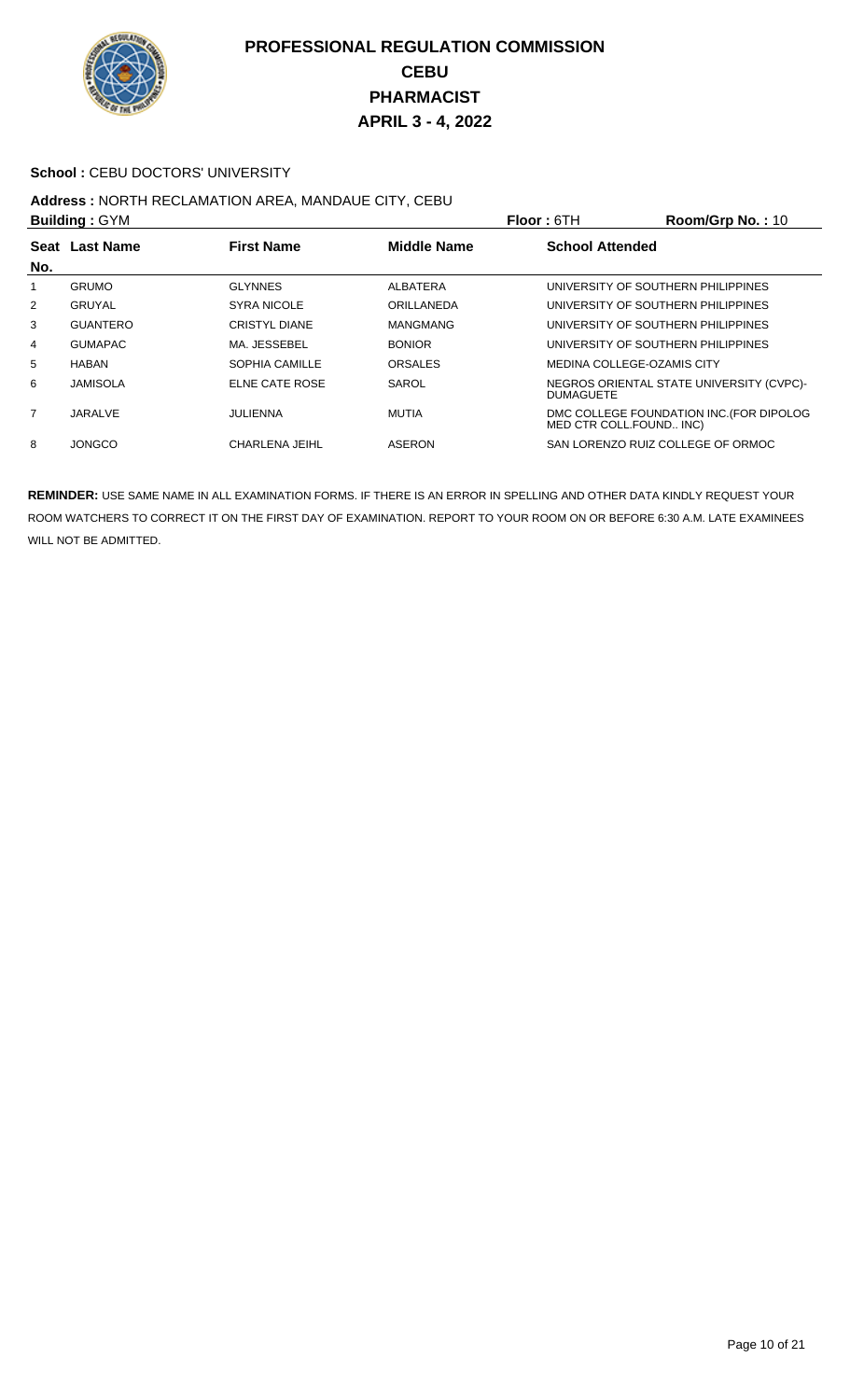

#### School : CEBU DOCTORS' UNIVERSITY

## **Address :** NORTH RECLAMATION AREA, MANDAUE CITY, CEBU

| <b>Building: GYM</b> |                                                           |                    |                | <b>Floor: 6TH</b>      | Room/Grp No.: 11                                                         |
|----------------------|-----------------------------------------------------------|--------------------|----------------|------------------------|--------------------------------------------------------------------------|
|                      | Seat Last Name<br><b>First Name</b><br><b>Middle Name</b> |                    |                | <b>School Attended</b> |                                                                          |
| No.                  |                                                           |                    |                |                        |                                                                          |
|                      | <b>KADUSALE</b>                                           | <b>RITCHIE</b>     | LENIHAN        |                        | UNIVERSITY OF SOUTHERN PHILIPPINES                                       |
| 2                    | <b>KINIKITO</b>                                           | <b>ENRICA JANE</b> | <b>ELMENSO</b> | <b>DUMAGUETE</b>       | NEGROS ORIENTAL STATE UNIVERSITY (CVPC)-                                 |
| 3                    | <b>LABUS</b>                                              | <b>RATCHEL</b>     | <b>DENSING</b> |                        | UNIVERSITY OF THE VISAYAS-CEBU CITY                                      |
| 4                    | LAGOS                                                     | <b>DENZEL</b>      | <b>SEMPIO</b>  |                        | UNIVERSITY OF SOUTHERN PHILIPPINES                                       |
| 5                    | LAGURA                                                    | <b>JESON</b>       | CARPENTERO     |                        | ADVENTIST MEDICAL CENTER COLL.-FOR<br>MINDANAO SANI. & HOSP. COLL. INC.) |
| 6                    | LAURANILLA                                                | <b>HONEY JANE</b>  | LIÑAN          |                        | LICEO DE CAGAYAN UNIVERSITY                                              |
| $\overline{7}$       | LAURON                                                    | <b>JUDY ANN</b>    | <b>LUCERO</b>  |                        | SAN LORENZO RUIZ COLLEGE OF ORMOC                                        |
| 8                    | LEGASPI                                                   | ELA JEN            | ABELLA         |                        | UNIVERSITY OF SOUTHERN PHILIPPINES                                       |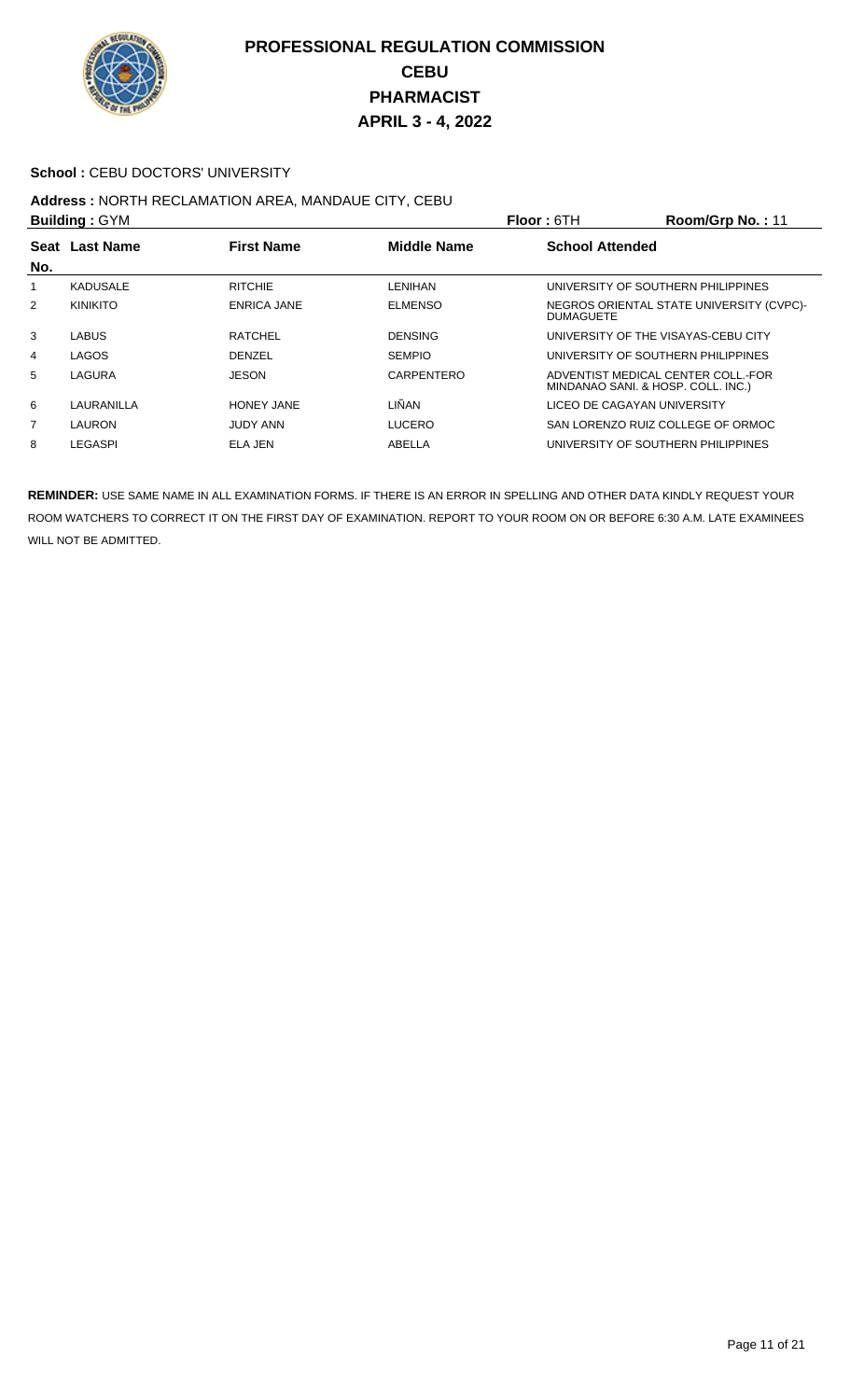

#### School : CEBU DOCTORS' UNIVERSITY

## **Address :** NORTH RECLAMATION AREA, MANDAUE CITY, CEBU

| <b>Building: GYM</b> |                |                     |                    | <b>Floor: 6TH</b>      | Room/Grp No.: 12                                                    |
|----------------------|----------------|---------------------|--------------------|------------------------|---------------------------------------------------------------------|
| No.                  | Seat Last Name | <b>First Name</b>   | <b>Middle Name</b> | <b>School Attended</b> |                                                                     |
|                      | <b>LEYSON</b>  | SAMANTHA KAYE       | <b>RUBIO</b>       |                        | DMC COLLEGE FOUNDATION INC. (FOR DIPOLOG<br>MED CTR COLL.FOUND INC) |
| 2                    | <b>LICAROS</b> | <b>FATIMA ANNE</b>  | VILLARUEL          | RIVERSIDE COLLEGE      |                                                                     |
| 3                    | <b>LIGALIG</b> | <b>MARY JEAN</b>    | <b>ESTOYA</b>      |                        | UNIVERSITY OF SOUTHERN PHILIPPINES                                  |
| 4                    | LIM            | KISSY MAE           | BALANDRA           | UNIVERSITY OF BOHOL    |                                                                     |
| 5                    | LOBRIGAS       | <b>MARY MARIEL</b>  | <b>PITOS</b>       | UNIVERSITY OF BOHOL    |                                                                     |
| 6                    | <b>LONGJAS</b> | <b>NICA TIFFANY</b> | <b>BUSALLA</b>     | UNIVERSITY OF BOHOL    |                                                                     |
| $\overline{7}$       | <b>LUCIDO</b>  | <b>MELISSA JANE</b> | <b>GUINITA</b>     |                        | UNIVERSITY OF SOUTHERN PHILIPPINES                                  |
| 8                    | <b>MACIAS</b>  | <b>CHRISTENE</b>    | <b>TUBO</b>        | <b>DUMAGUETE</b>       | NEGROS ORIENTAL STATE UNIVERSITY (CVPC)-                            |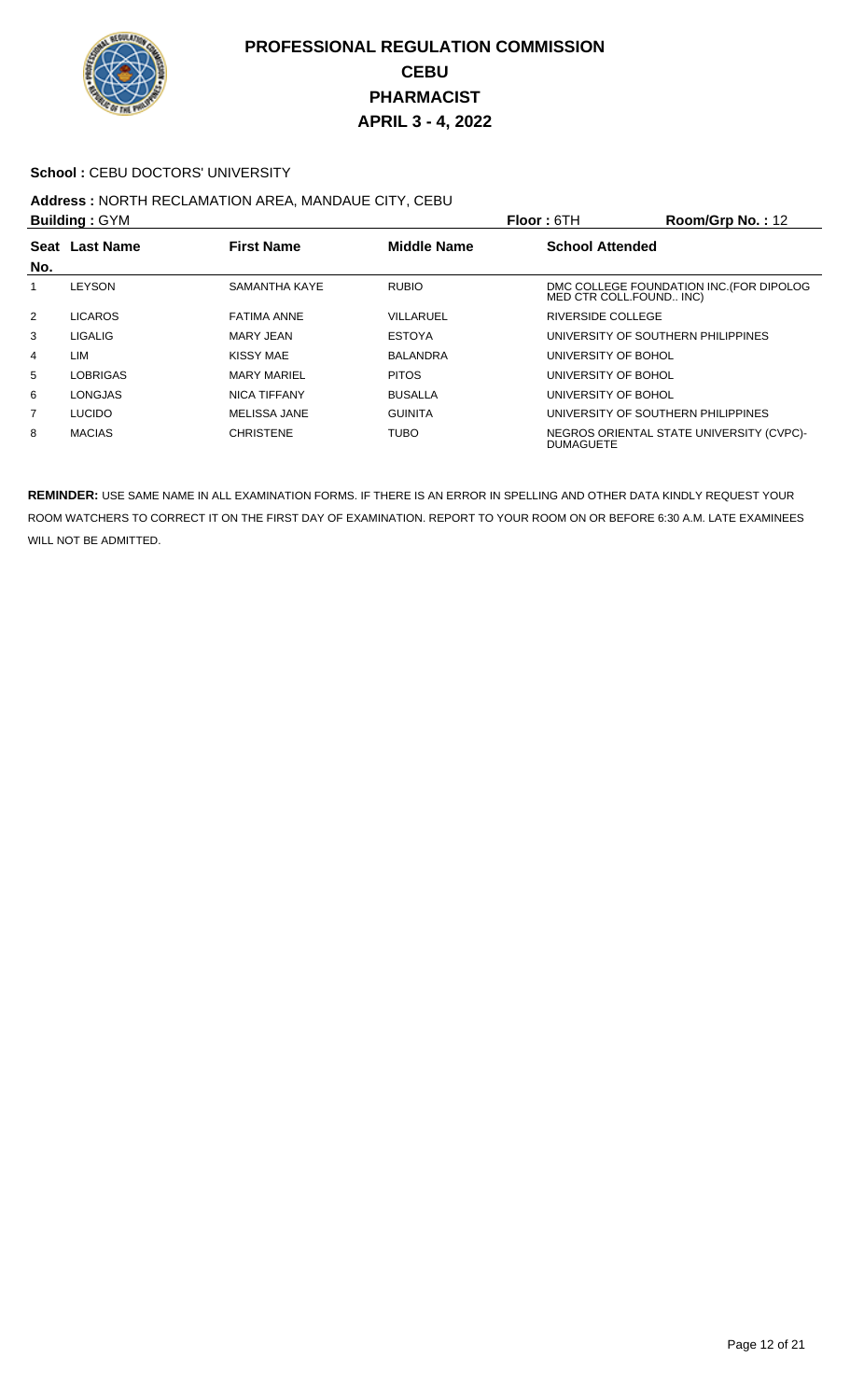

#### School : CEBU DOCTORS' UNIVERSITY

## **Address :** NORTH RECLAMATION AREA, MANDAUE CITY, CEBU

|     | <b>Building: GYM</b> |                         |                    | <b>Floor: 6TH</b>                  | Room/Grp No.: 13                         |
|-----|----------------------|-------------------------|--------------------|------------------------------------|------------------------------------------|
|     | Seat Last Name       | <b>First Name</b>       | <b>Middle Name</b> | <b>School Attended</b>             |                                          |
| No. |                      |                         |                    |                                    |                                          |
|     | <b>MAKAHIG</b>       | <b>ALDRIN</b>           | <b>OMALSA</b>      | <b>DUMAGUETE</b>                   | NEGROS ORIENTAL STATE UNIVERSITY (CVPC)- |
| 2   | <b>MANTILLA</b>      | <b>KAREEN CHRISTINE</b> | LAGRIMAS           | UNIVERSITY OF SOUTHERN PHILIPPINES |                                          |
| 3   | <b>MANZO</b>         | <b>KATE TRIXIE</b>      | <b>EDERA</b>       | <b>DUMAGUETE</b>                   | NEGROS ORIENTAL STATE UNIVERSITY (CVPC)- |
| 4   | <b>MARTINEZ</b>      | JLENITH                 | LEGASPI            |                                    | UNIVERSITY OF THE VISAYAS-MANDAUE CITY   |
| 5   | <b>MASIAS</b>        | <b>JESSICA</b>          | <b>SANCHEZ</b>     | <b>DUMAGUETE</b>                   | NEGROS ORIENTAL STATE UNIVERSITY (CVPC)- |
| 6   | <b>MASILLONES</b>    | JHEZZYL CLARE           | SANGUENZA          | UNIVERSITY OF SOUTHERN PHILIPPINES |                                          |
| 7   | <b>MATURAN</b>       | <b>LEURHEN DIANE</b>    | <b>CAYAS</b>       | UNIVERSITY OF SOUTHERN PHILIPPINES |                                          |
| 8   | <b>MAYONILA</b>      | <b>SHEM LENUEL</b>      | <b>GALIMBAS</b>    | UNIVERSITY OF SOUTHERN PHILIPPINES |                                          |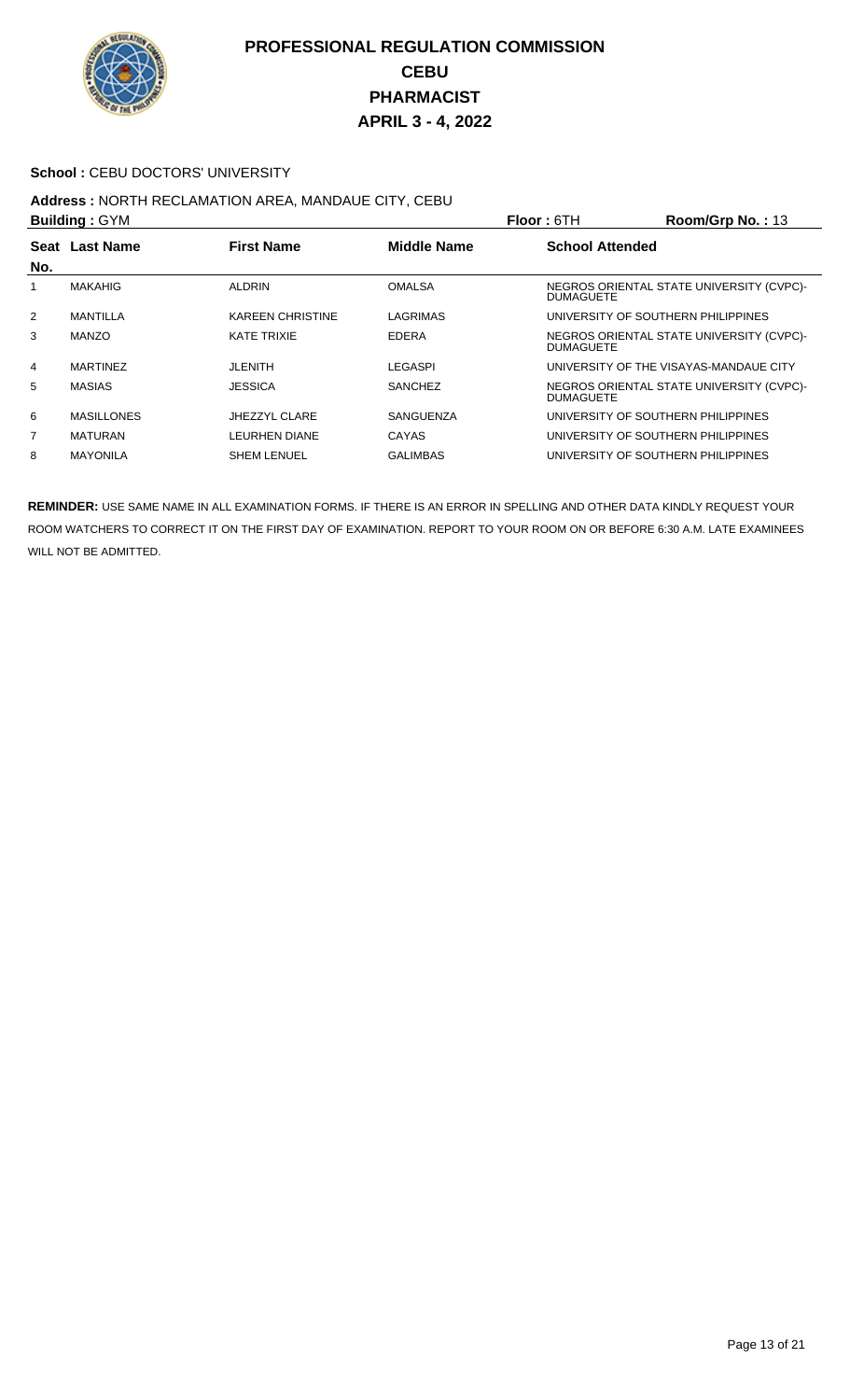

#### School : CEBU DOCTORS' UNIVERSITY

## **Address : NORTH RECLAMATION AREA, MANDAUE CITY, CEBU<br>Building : CYM**

| <b>Building: GYM</b> |                   |                      |                    | <b>Floor: 6TH</b>                   | Room/Grp No.: 14                         |
|----------------------|-------------------|----------------------|--------------------|-------------------------------------|------------------------------------------|
| Seat<br>No.          | <b>Last Name</b>  | <b>First Name</b>    | <b>Middle Name</b> | <b>School Attended</b>              |                                          |
|                      | MEDEL             | <b>KYLE NICOLE</b>   | <b>CAMPOS</b>      | UNIVERSITY OF SOUTHERN PHILIPPINES  |                                          |
| $\overline{2}$       | MIRANDA           | <b>KIRBY</b>         | <b>ROBLE</b>       | UNIVERSITY OF THE VISAYAS-CEBU CITY |                                          |
| 3                    | <b>MIRASOL</b>    | <b>BHELINDA JOY</b>  | <b>MIRAFLOR</b>    | UNIVERSITY OF SOUTHERN PHILIPPINES  |                                          |
| 4                    | <b>MONTEMAYOR</b> | <b>APPLE MIE</b>     | <b>DIANO</b>       | MED CTR COLL.FOUND INC)             | DMC COLLEGE FOUNDATION INC. (FOR DIPOLOG |
| 5                    | <b>MORALES</b>    | <b>HANIE CLAIRE</b>  | <b>GRECIA</b>      | <b>MEDINA COLLEGE-IPIL</b>          |                                          |
| 6                    | <b>NAPIGKIT</b>   | <b>DENNIS JOECEL</b> | <b>REYES</b>       | UNIVERSITY OF SOUTHERN PHILIPPINES  |                                          |
| 7                    | NIÑAL             | <b>ELAICA</b>        | <b>DONAL</b>       | UNIVERSITY OF SOUTHERN PHILIPPINES  |                                          |
| 8                    | <b>ODIVILAS</b>   | <b>IRIT AILEEN</b>   | <b>DAGAME</b>      | UNIVERSITY OF SOUTHERN PHILIPPINES  |                                          |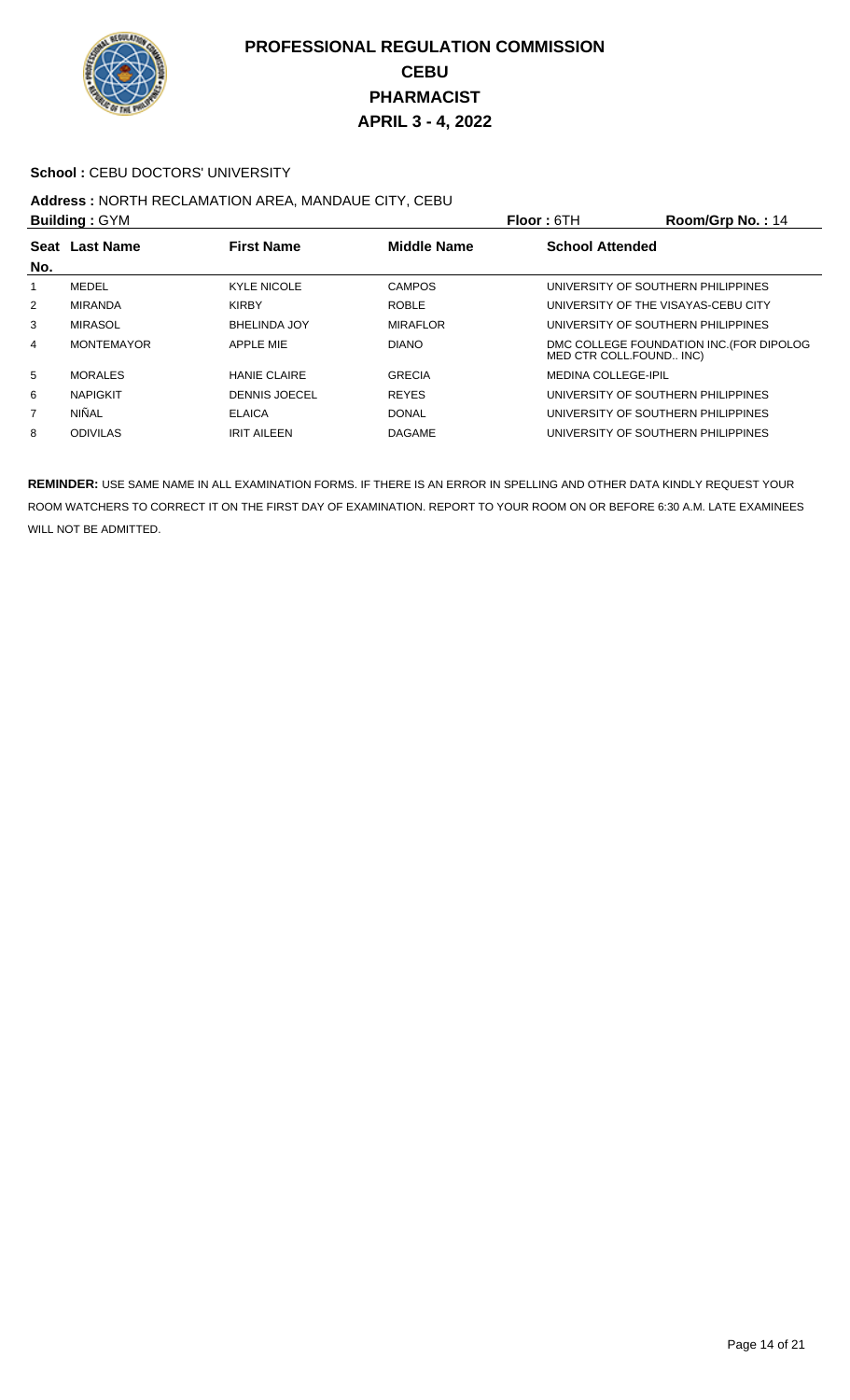

#### School : CEBU DOCTORS' UNIVERSITY

#### **Address :** NORTH RECLAMATION AREA, MANDAUE CITY, CEBU **Building :** GYM **Floor :** 6TH **Room/Grp No. :** 15

| <b>DUILUILLY . OT IVE</b> |                |                       |                    | FIUUL. UIII<br><b>NUUTINUI U INU.</b> . 19                   |
|---------------------------|----------------|-----------------------|--------------------|--------------------------------------------------------------|
| No.                       | Seat Last Name | <b>First Name</b>     | <b>Middle Name</b> | <b>School Attended</b>                                       |
|                           | <b>OFAMEN</b>  | SHARLY ROSE           | AL-OS              | NEGROS ORIENTAL STATE UNIVERSITY (CVPC)-<br><b>DUMAGUETE</b> |
| 2                         | <b>OMADLAO</b> | <b>MELBA VICTORIA</b> | <b>RAGUSTA</b>     | UNIVERSITY OF BOHOL                                          |
| 3                         | <b>OPORTO</b>  | <b>ALLISON VANICA</b> | <b>DEGAMO</b>      | SOUTHWESTERN UNIVERSITY                                      |
| 4                         | <b>OYHOC</b>   | RENIE                 | <b>MARTINEZ</b>    | NEGROS ORIENTAL STATE UNIVERSITY (CVPC)-<br><b>DUMAGUETE</b> |
| 5                         | <b>PABUAYA</b> | <b>EUNICE</b>         | <b>ESPANTALEON</b> | UNIVERSITY OF SOUTHERN PHILIPPINES                           |
| 6                         | PAGUNSAN       | <b>MARICEL</b>        | MALAQUE            | UNIVERSITY OF SOUTHERN PHILIPPINES                           |
| 7                         | PAJARILLO      | <b>CLARISSE MAE</b>   | <b>LORETO</b>      | UNIVERSITY OF SOUTHERN PHILIPPINES                           |
| 8                         | PALARAN        | MABELLE               | <b>ASIS</b>        | UNIVERSITY OF SOUTHERN PHILIPPINES                           |
|                           |                |                       |                    |                                                              |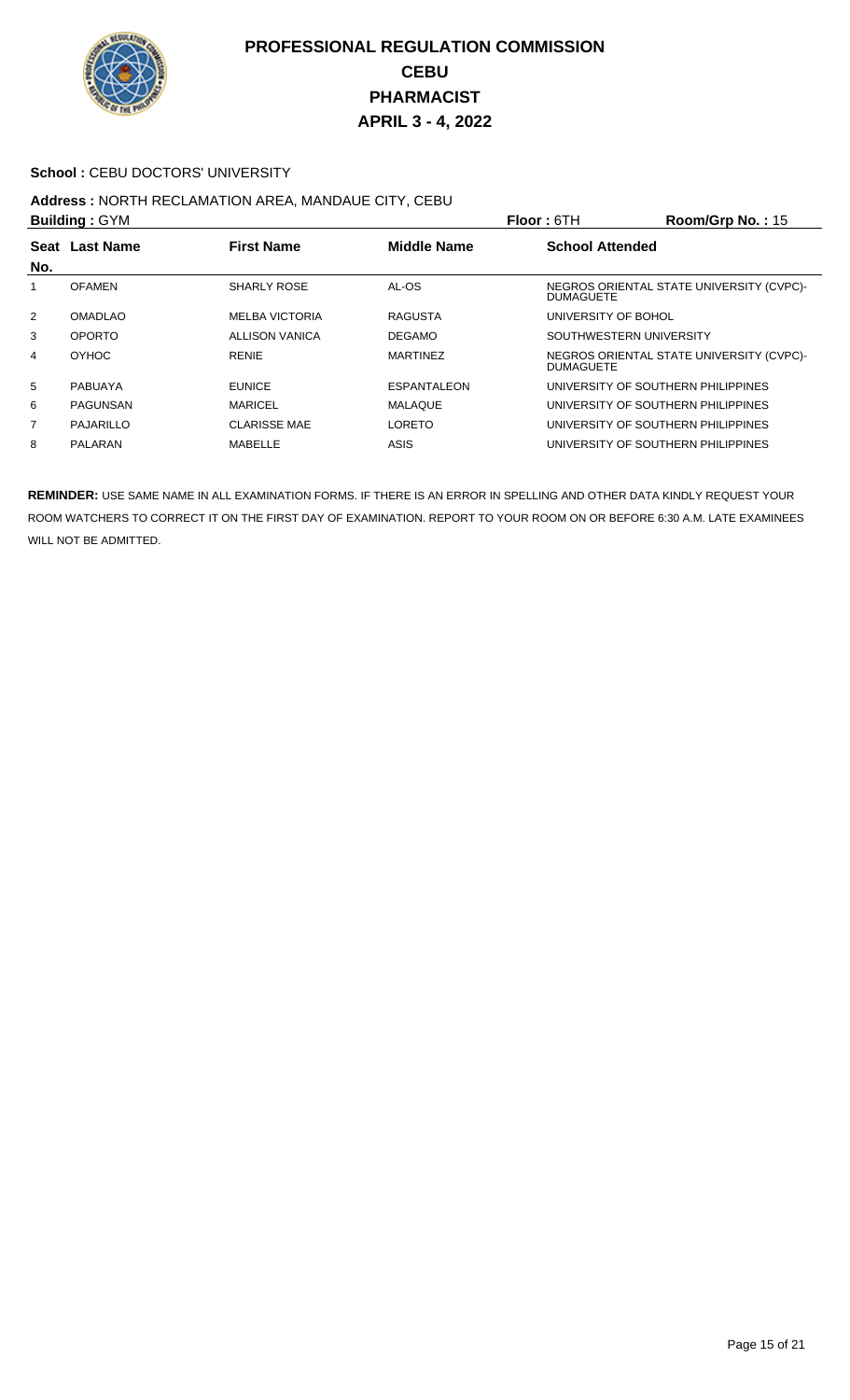

#### School : CEBU DOCTORS' UNIVERSITY

## **Address :** NORTH RECLAMATION AREA, MANDAUE CITY, CEBU

|                | <b>Building: GYM</b> |                           |                    | <b>Floor: 6TH</b>                  | Room/Grp No.: 16                         |
|----------------|----------------------|---------------------------|--------------------|------------------------------------|------------------------------------------|
|                | Seat Last Name       | <b>First Name</b>         | <b>Middle Name</b> | <b>School Attended</b>             |                                          |
| No.            |                      |                           |                    |                                    |                                          |
|                | <b>PAULMITAN</b>     | MARYL JOY                 | <b>DIEGO</b>       | <b>DUMAGUETE</b>                   | NEGROS ORIENTAL STATE UNIVERSITY (CVPC)- |
| $\overline{2}$ | <b>PEREZ</b>         | <b>MARIEL</b>             | <b>TARRAYO</b>     | UNIVERSITY OF SOUTHERN PHILIPPINES |                                          |
| 3              | <b>PILEO</b>         | <b>JOAN MARIE</b>         | <b>NOEL</b>        | UNIVERSITY OF SOUTHERN PHILIPPINES |                                          |
| 4              | <b>PLAZA</b>         | <b>MARYKNOLL</b>          | <b>ISRAEL</b>      | SOUTHWESTERN UNIVERSITY            |                                          |
| 5              | <b>POLIQUIT</b>      | <b>LAURESSE STEPHANIE</b> | JUDILLA            | UNIVERSITY OF SOUTHERN PHILIPPINES |                                          |
| 6              | <b>PUBLICO</b>       | QUISIE                    | <b>PONCE</b>       | <b>DUMAGUETE</b>                   | NEGROS ORIENTAL STATE UNIVERSITY (CVPC)- |
| $\overline{7}$ | RABE                 | ANALYN                    | ECO                | UNIVERSITY OF SOUTHERN PHILIPPINES |                                          |
| 8              | RAMIREZ              | SANTHIA JULE              | <b>DOMALAON</b>    | UNIVERSITY OF SOUTHERN PHILIPPINES |                                          |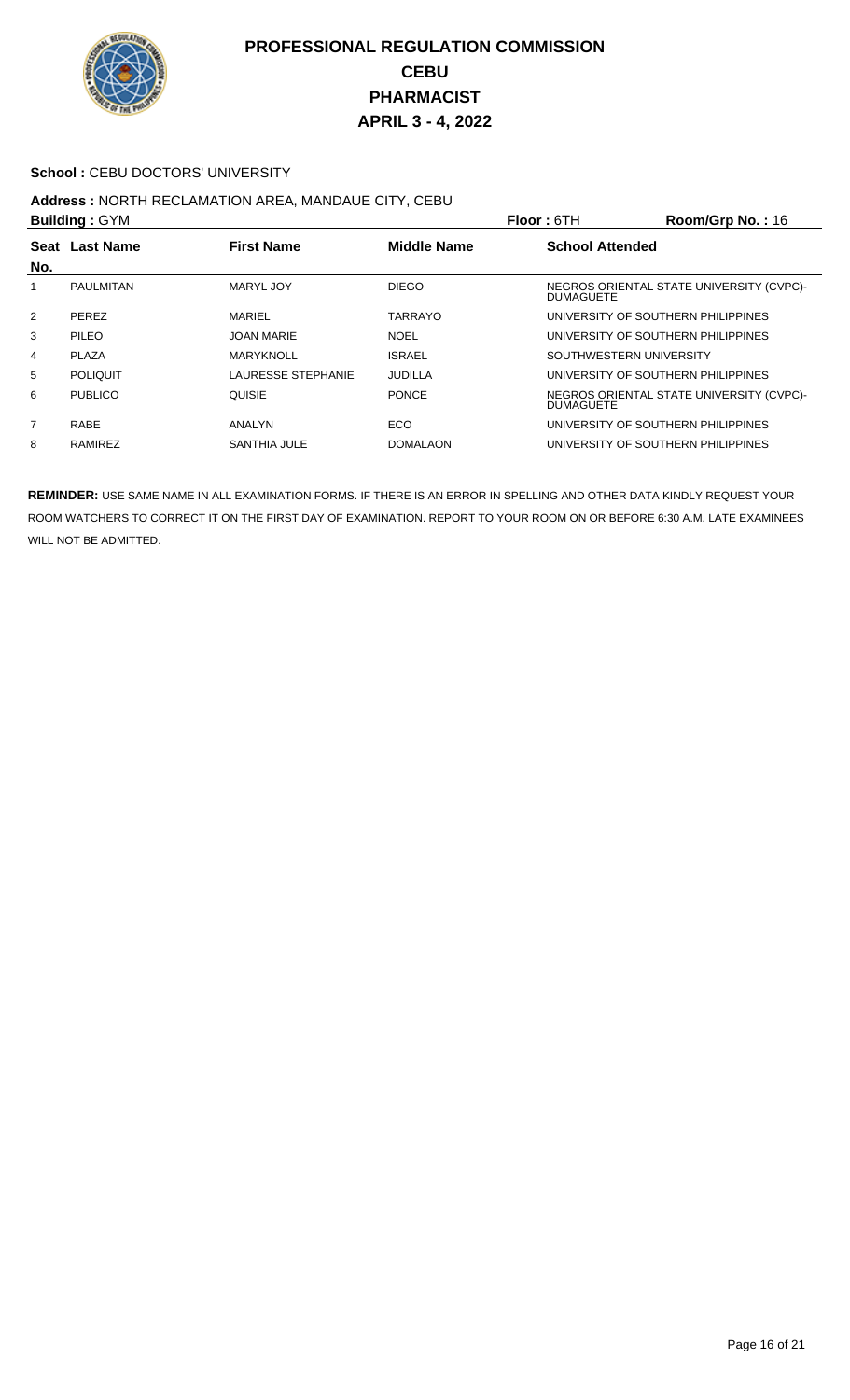

#### **School : CEBU DOCTORS' UNIVERSITY**

## **Address :** NORTH RECLAMATION AREA, MANDAUE CITY, CEBU

| <b>Building: GYM</b> |                  |                             |                    | <b>Floor: 6TH</b>                   | Room/Grp No.: 17                         |
|----------------------|------------------|-----------------------------|--------------------|-------------------------------------|------------------------------------------|
| Seat                 | <b>Last Name</b> | <b>First Name</b>           | <b>Middle Name</b> | <b>School Attended</b>              |                                          |
| No.                  |                  |                             |                    |                                     |                                          |
|                      | RAÑOLA           | <b>GLADYS MARIE</b>         | ARMA               | SOUTHWESTERN UNIVERSITY             |                                          |
| $\overline{2}$       | <b>REYES</b>     | <b>CESAR REY</b>            | VILLANUEVA         | FELLOWSHIP BAPTIST COLLEGE          |                                          |
| 3                    | <b>RIVERA</b>    | <b>CLIGHTY</b>              | <b>BONTIA</b>      | UNIVERSITY OF THE VISAYAS-CEBU CITY |                                          |
| 4                    | <b>RODRIGUEZ</b> | <b>JAHN CRISNELLIE</b>      | DELA ROSA          | <b>CEBU DOCTORS UNIVERSITY</b>      |                                          |
| 5                    | <b>ROLEDA</b>    | <b>CHRIS FRANZ BENEDICT</b> | CARRIAGA           | UNIVERSITY OF SOUTHERN PHILIPPINES  |                                          |
| 6                    | <b>ROMERO</b>    | <b>CHEYENNE</b>             | <b>LEAR</b>        | <b>DUMAGUETE</b>                    | NEGROS ORIENTAL STATE UNIVERSITY (CVPC)- |
| 7                    | <b>ROSADIÑO</b>  | <b>IVY</b>                  | <b>CAHUTAY</b>     | UNIVERSITY OF THE VISAYAS-CEBU CITY |                                          |
| 8                    | <b>SAGUIN</b>    | <b>LOVENIA</b>              | <b>PENONIA</b>     | UNIVERSITY OF BOHOL                 |                                          |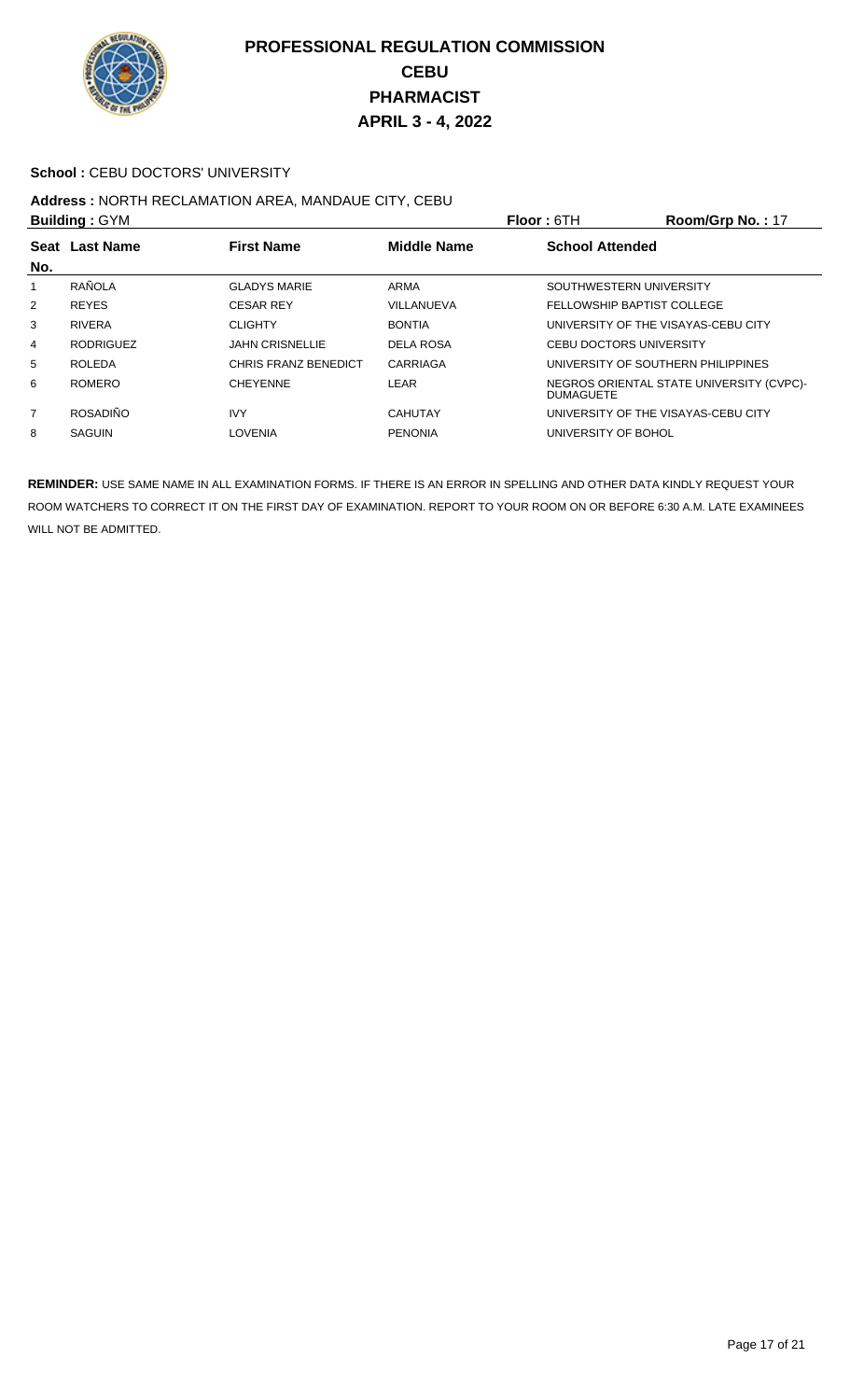

#### School : CEBU DOCTORS' UNIVERSITY

## **Address :** NORTH RECLAMATION AREA, MANDAUE CITY, CEBU

| <b>Building: GYM</b> |                  |                        |                    | Room/Grp No.: 18<br>Floor: 6TH     |                                          |
|----------------------|------------------|------------------------|--------------------|------------------------------------|------------------------------------------|
|                      | Seat Last Name   | <b>First Name</b>      | <b>Middle Name</b> | <b>School Attended</b>             |                                          |
| No.                  |                  |                        |                    |                                    |                                          |
|                      | <b>SALAMANCA</b> | MIRALUNA               | <b>DEÑEGA</b>      | UNIVERSITY OF SOUTHERN PHILIPPINES |                                          |
| 2                    | <b>SALERA</b>    | LILAN KATE             | <b>SARRAGA</b>     | <b>RIVERSIDE COLLEGE</b>           |                                          |
| 3                    | <b>SALISE</b>    | DORIS NIñA             | ALABA              | UNIVERSITY OF BOHOL                |                                          |
| 4                    | <b>SAMSON</b>    | <b>BARBIELOU</b>       | <b>ARCESO</b>      | MED CTR COLL.FOUND INC)            | DMC COLLEGE FOUNDATION INC. (FOR DIPOLOG |
| 5                    | SANDIGAN         | <b>ARCHIE</b>          |                    | UNIVERSITY OF SOUTHERN PHILIPPINES |                                          |
| 6                    | <b>SARIGUMBA</b> | <b>WINNA MAE ANGEL</b> | <b>CLERIGO</b>     | UNIVERSITY OF BOHOL                |                                          |
| $\overline{7}$       | SASTRILLO        | <b>QUENIE</b>          | <b>AVISO</b>       | UNIVERSITY OF SOUTHERN PHILIPPINES |                                          |
| 8                    | <b>SEGOVIA</b>   | <b>ESPERANZA</b>       |                    | UNIVERSITY OF SOUTHERN PHILIPPINES |                                          |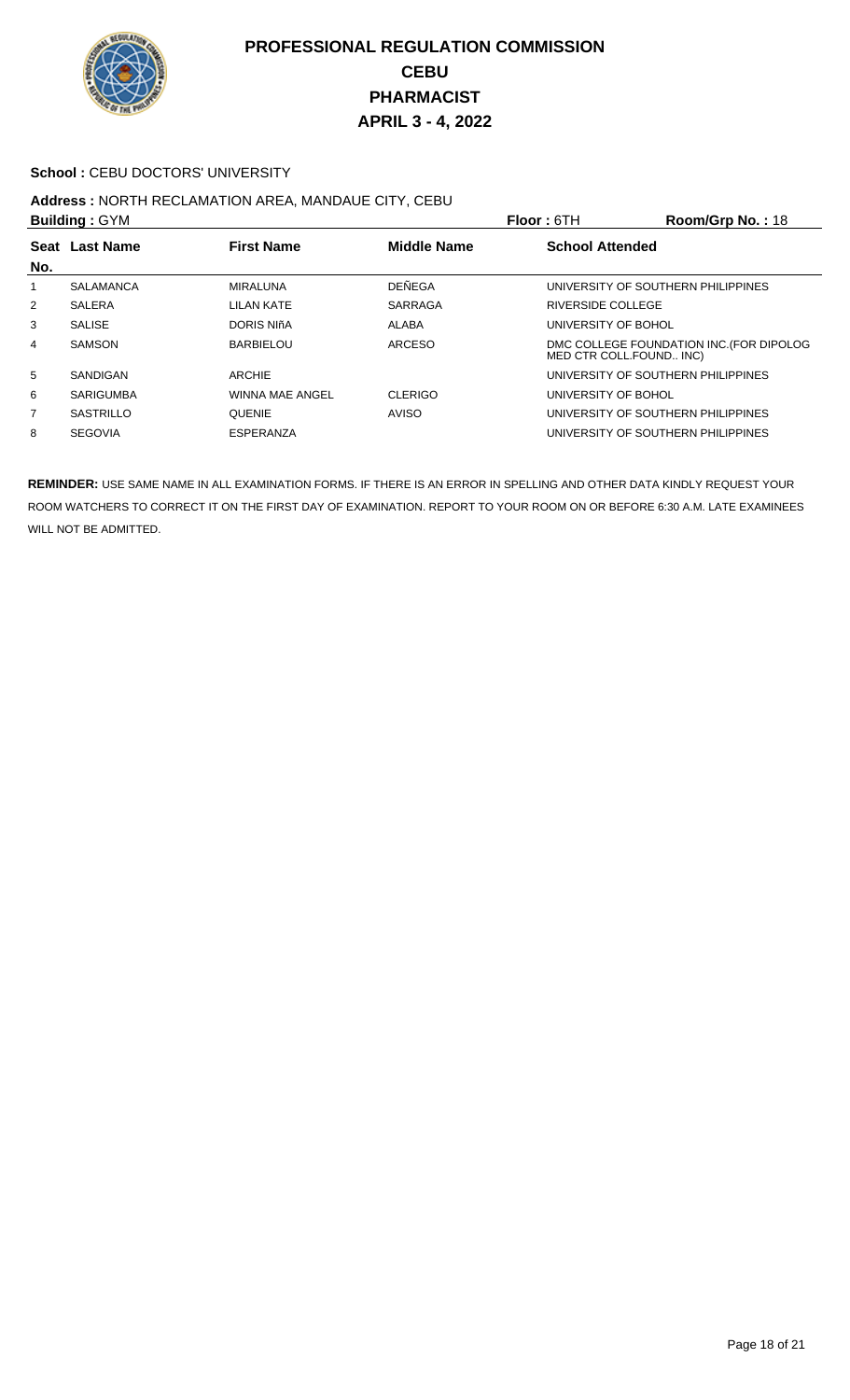

#### School : CEBU DOCTORS' UNIVERSITY

#### **Address :** NORTH RECLAMATION AREA, MANDAUE CITY, CEBU **Building :** GYM **Floor :** 6TH **Room/Grp No. :** 19

|                | <b>Bullaing:</b> GYM |                     |                    | <b>FIOOT:</b> 0 I H<br>$\text{K}$ $\text{C}$ $\text{C}$ $\text{C}$ $\text{C}$ $\text{C}$ $\text{C}$ $\text{C}$ $\text{C}$ $\text{C}$ $\text{C}$ $\text{C}$ $\text{C}$ $\text{C}$ $\text{C}$ $\text{C}$ $\text{C}$ $\text{C}$ $\text{C}$ $\text{C}$ $\text{C}$ $\text{C}$ $\text{C}$ $\text{C}$ $\text{C}$ $\text{C}$ $\text{C}$ $\text{C$ |
|----------------|----------------------|---------------------|--------------------|-------------------------------------------------------------------------------------------------------------------------------------------------------------------------------------------------------------------------------------------------------------------------------------------------------------------------------------------|
| No.            | Seat Last Name       | <b>First Name</b>   | <b>Middle Name</b> | <b>School Attended</b>                                                                                                                                                                                                                                                                                                                    |
| 1              | <b>SENADOR</b>       | JOSHUA IAN          | <b>YOUNG</b>       | NEGROS ORIENTAL STATE UNIVERSITY (CVPC)-<br><b>DUMAGUETE</b>                                                                                                                                                                                                                                                                              |
| 2              | <b>SENTORIAS</b>     | KISHA               | <b>MADELO</b>      | UNIVERSITY OF BOHOL                                                                                                                                                                                                                                                                                                                       |
| 3              | <b>SILAY</b>         | <b>DARRON</b>       | <b>ROSERO</b>      | UNIVERSITY OF SOUTHERN PHILIPPINES                                                                                                                                                                                                                                                                                                        |
| $\overline{4}$ | <b>SISON</b>         | ELJIE JOANNE        | <b>RECAPENTE</b>   | DMC COLLEGE FOUNDATION INC. (FOR DIPOLOG<br>MED CTR COLL.FOUND INC)                                                                                                                                                                                                                                                                       |
| 5              | TANASAN              | JAMILLAH            | <b>ABRIO</b>       | NEGROS ORIENTAL STATE UNIVERSITY (CVPC)-<br><b>DUMAGUETE</b>                                                                                                                                                                                                                                                                              |
| 6              | TENAJEROS            | <b>JESTER ANGEL</b> | <b>BULAYER</b>     | UNIVERSITY OF BOHOL                                                                                                                                                                                                                                                                                                                       |
| $\overline{7}$ | TERO                 | <b>JULIA</b>        | <b>DIRILO</b>      | UNIVERSITY OF SOUTHERN PHILIPPINES                                                                                                                                                                                                                                                                                                        |
| 8              | <b>TORRES</b>        | <b>CAMILLE DAWN</b> |                    | NEGROS ORIENTAL STATE UNIVERSITY (CVPC)-<br><b>DUMAGUETE</b>                                                                                                                                                                                                                                                                              |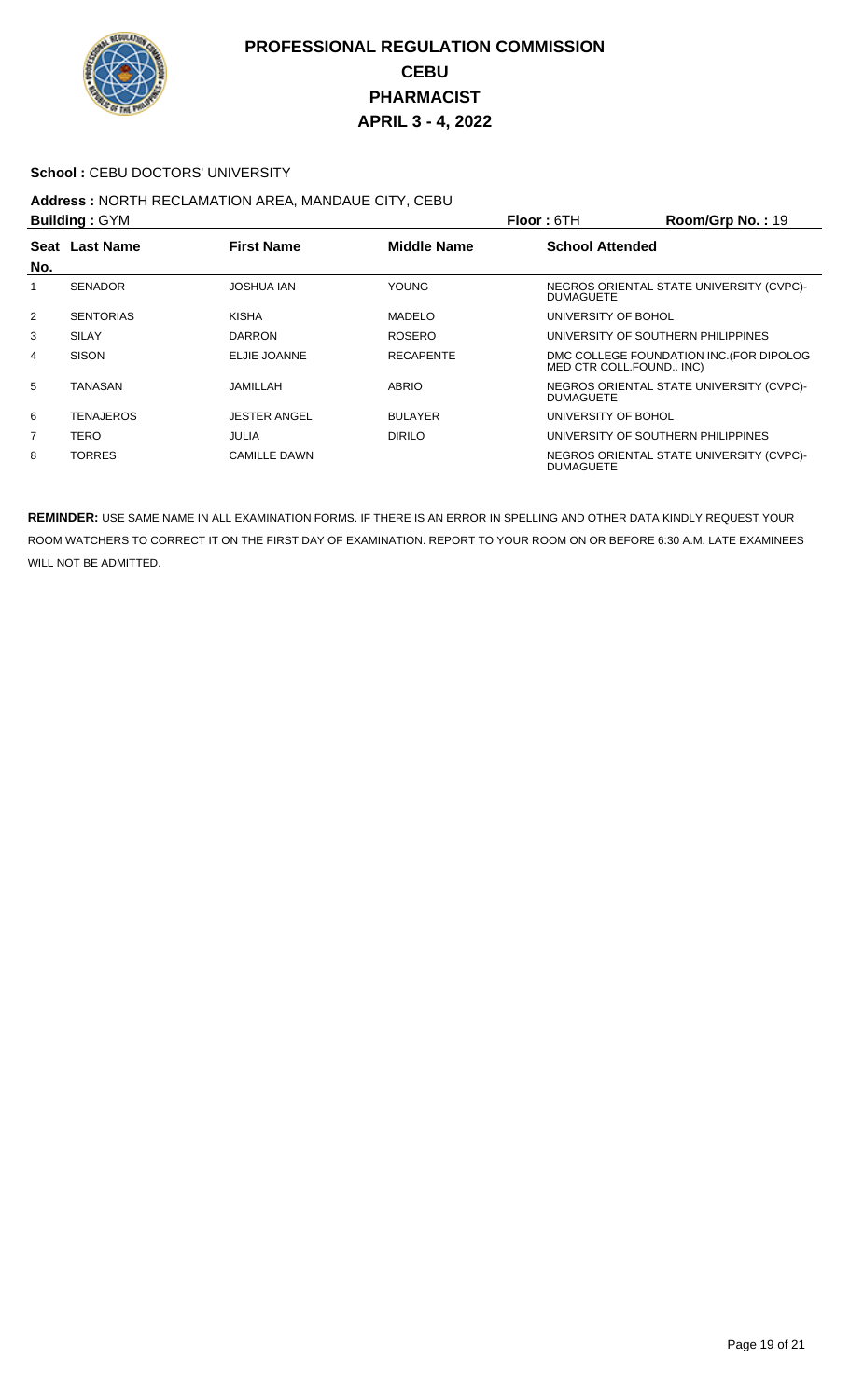

#### School : CEBU DOCTORS' UNIVERSITY

## **Address :** NORTH RECLAMATION AREA, MANDAUE CITY, CEBU

| <b>Building: GYM</b> |                  |                             |                    | <b>Floor: 6TH</b>                  | Room/Grp No.: 20                         |
|----------------------|------------------|-----------------------------|--------------------|------------------------------------|------------------------------------------|
|                      | Seat Last Name   | <b>First Name</b>           | <b>Middle Name</b> | <b>School Attended</b>             |                                          |
| No.                  |                  |                             |                    |                                    |                                          |
|                      | <b>TUALA</b>     | <b>JANICE</b>               | PAGBONOCAN         | <b>DUMAGUETE</b>                   | NEGROS ORIENTAL STATE UNIVERSITY (CVPC)- |
| 2                    | TΥ               | <b>JOANNE MAE GABRIELLE</b> |                    | UNIVERSITY OF SOUTHERN PHILIPPINES |                                          |
| 3                    | <b>UCANG</b>     | <b>GENEVEVE</b>             | CAGULANG           | UNIVERSITY OF SOUTHERN PHILIPPINES |                                          |
| 4                    | <b>VACUNADOR</b> | <b>ELOHAMI</b>              | APAS               | UNIVERSITY OF SOUTHERN PHILIPPINES |                                          |
| 5                    | <b>VALLEJOS</b>  | <b>JOAN CATRINA</b>         | SANTILLAN          | UNIVERSITY OF SOUTHERN PHILIPPINES |                                          |
| 6                    | <b>VARQUEZ</b>   | <b>GWYNETH CASEY</b>        | <b>MALDO</b>       | UNIVERSITY OF BOHOL                |                                          |
| 7                    | <b>VASQUEZ</b>   | LORETA                      | <b>EGOT</b>        | UNIVERSITY OF SOUTHERN PHILIPPINES |                                          |